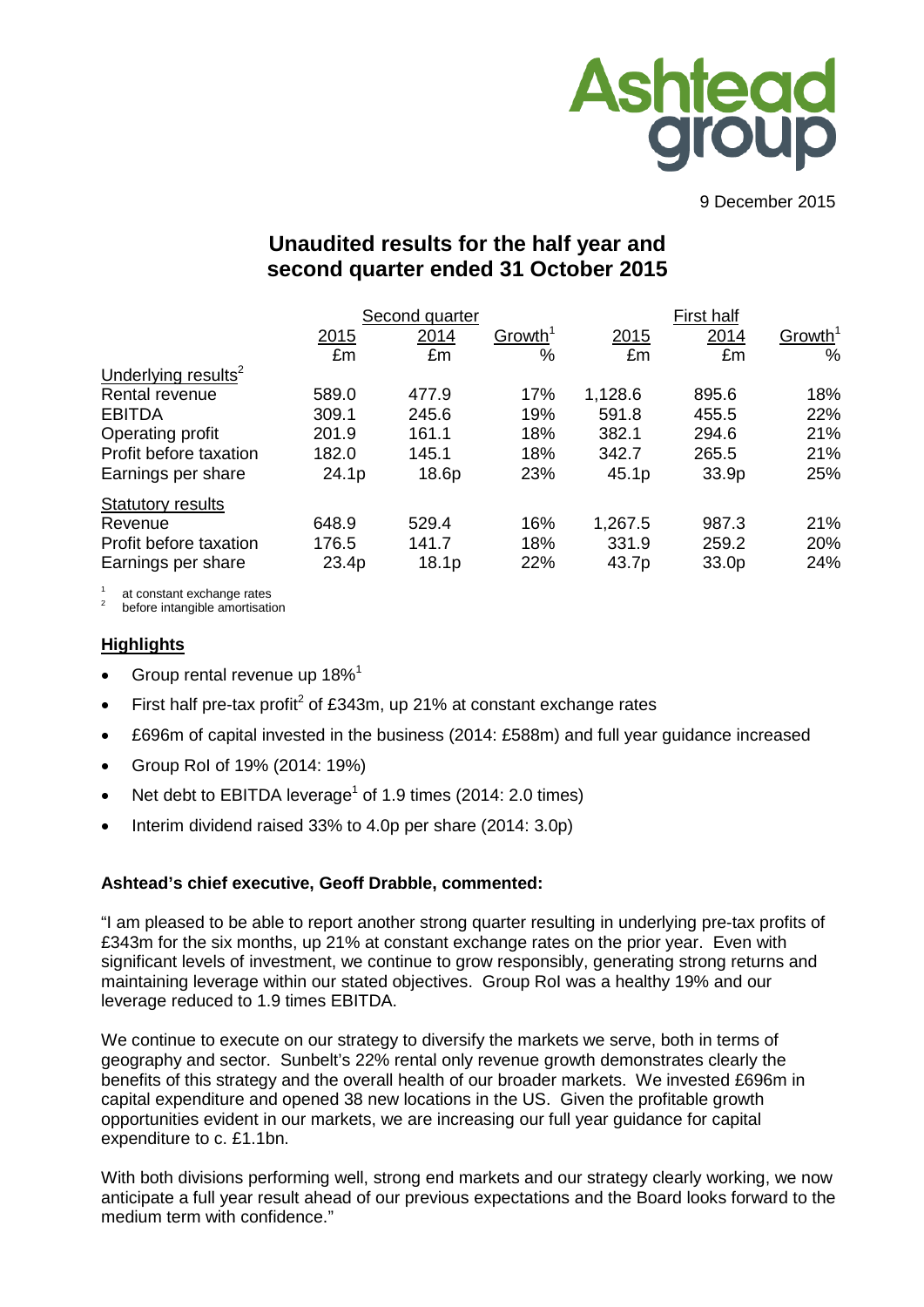Contacts:

| Geoff Drabble<br>Suzanne Wood          | Chief executive<br>Finance director | +44 (0)20 7726 9700  |
|----------------------------------------|-------------------------------------|----------------------|
| Will Shaw                              | Director of Investor Relations      |                      |
| <b>Becky Mitchell</b><br>Tom Eckersley | Maitland<br>Maitland                | +44 (0) 20 7379 5151 |

Geoff Drabble and Suzanne Wood will hold a meeting for equity analysts to discuss the results and outlook at 9.30am on Wednesday, 9 December 2015 at The London Stock Exchange, 10 Paternoster Square, London, EC4M 7LS. The meeting will be webcast live via the Company's website at [www.ashtead-group.com](http://www.ashtead-group.com/) and a replay will also be available via the website from shortly after the meeting concludes. A copy of this announcement and the slide presentation used for the meeting will also be available for download on the Company's website. The usual conference call for bondholders will begin at 3.30pm (10.30am EST).

Analysts and bondholders have already been invited to participate in the analyst meeting and conference call for bondholders but any eligible person not having received dial-in details should contact the Company's PR advisers, Maitland (Astrid Wright) at +44 (0)20 7379 5151.

#### *Forward looking statements*

*This announcement contains forward looking statements. These have been made by the directors in good faith using*  information available up to the date on which they approved this report. The directors can give no assurance that *these expectations will prove to be correct. Due to the inherent uncertainties, including both business and economic risk factors underlying such forward looking statements, actual results may differ materially from those expressed or implied by these forward looking statements. Except as required by law or regulation, the directors undertake no obligation to update any forward looking statements whether as a result of new information, future events or otherwise.*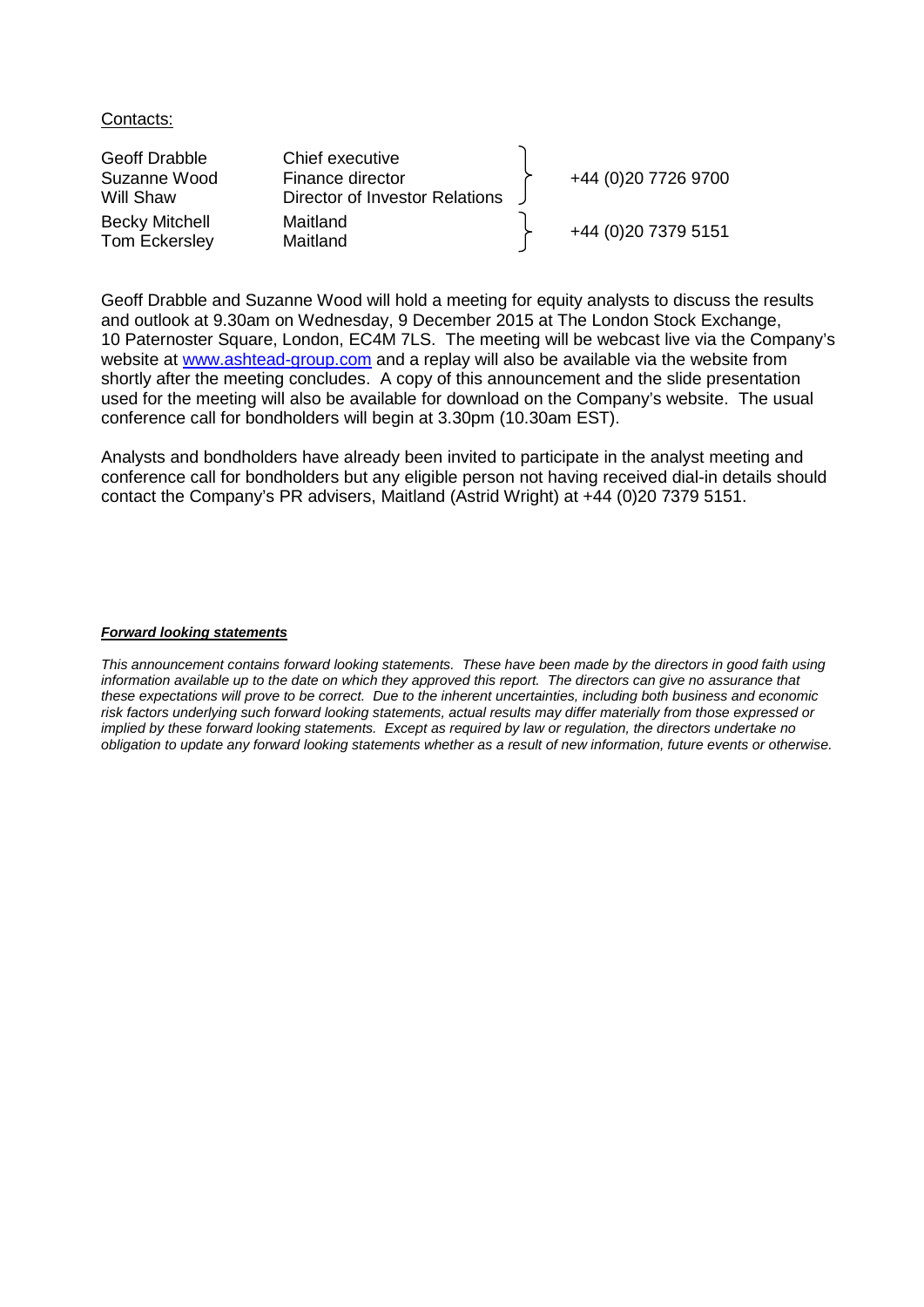## **First half results**

|                                                                                                                                                                                | <b>Revenue</b>                     |                         |                                               | <b>EBITDA</b>                   | Operating profit                                       |                                                      |
|--------------------------------------------------------------------------------------------------------------------------------------------------------------------------------|------------------------------------|-------------------------|-----------------------------------------------|---------------------------------|--------------------------------------------------------|------------------------------------------------------|
|                                                                                                                                                                                | 2015                               | 2014                    | 2015                                          | 2014                            | 2015                                                   | 2014                                                 |
| Sunbelt in \$m                                                                                                                                                                 | 1,685.1                            | 1,367.9                 | 819.3                                         | 666.5                           | 547.4                                                  | 449.3                                                |
| Sunbelt in £m<br>A-Plant<br>Group central costs                                                                                                                                | 1,089.2<br>178.3<br><u>1,267.5</u> | 821.7<br>165.6<br>987.3 | 529.6<br>68.9<br>$\underline{(6.7)}$<br>591.8 | 400.4<br>60.1<br>(5.0)<br>455.5 | 353.8<br>35.0<br>(6.7)<br>382.1                        | 269.9<br>29.7<br>(5.0)<br>294.6                      |
| Net financing costs<br><b>Profit before amortisation and tax</b><br>Amortisation<br>Profit before taxation<br>Taxation<br>Profit attributable to equity holders of the Company |                                    |                         |                                               |                                 | (39.4)<br>342.7<br>(10.8)<br>331.9<br>(113.0)<br>218.9 | (29.1)<br>265.5<br>(6.3)<br>259.2<br>(93.6)<br>165.6 |
| <b>Margins</b><br>Sunbelt<br>A-Plant<br>Group                                                                                                                                  |                                    |                         | 48.6%<br>38.6%<br>46.7%                       | 48.7%<br>36.3%<br>46.1%         | 32.5%<br>19.6%<br>30.1%                                | 32.8%<br>17.9%<br>29.8%                              |

Group revenue increased 28% to £1,267m in the first half (2014: £987m) with strong growth in both businesses. This revenue growth, combined with ongoing operational efficiency, generated record underlying profit before tax of £343m (2014: £266m).

The Group's strategy remains unchanged with growth being driven by strong same-store growth supplemented by greenfield openings and bolt-on acquisitions. The principal driver of this performance is Sunbelt where rental revenue growth benefited from cyclical and structural trends. Sunbelt's revenue growth can be explained as follows:

|                                           |        | \$m         |
|-------------------------------------------|--------|-------------|
| 2014 rental only revenue                  |        | 971         |
| Same stores (in existence at 1 May 2014)  | $+13%$ | 121         |
| Bolt-ons and greenfields since 1 May 2014 | $+9%$  | 95          |
| 2015 rental only revenue                  | $+22%$ | 1,187       |
| Ancillary revenue                         | $+15%$ | 317         |
| 2015 rental revenue                       | $+21%$ | 1,504       |
| Sales revenue                             |        | <u> 181</u> |
| 2015 total revenue                        |        | 1.685       |

We continue to capitalise on the opportunity presented by our markets which were up circa 7% in the US last year and are forecast to grow at a similar rate this year. Our same-store growth of 13% demonstrates that we continue to take market share as we grow at approximately double the market rate. In addition, bolt-ons and greenfields have contributed another 9% growth as we execute our long-term structural growth strategy of expanding our geographic footprint and our specialty businesses. During the first half of the year our focus has been on greenfields with 38 opened compared with 20 in the same period last year. In addition, we spent \$28m (2014: \$176m) on bolt-on acquisitions.

Total rental only revenue growth was 22% in strong end markets, despite the slow down in oil and gas markets that provided a headwind which will continue through the third quarter. This growth was driven by increased fleet on rent with yield flat year over year. Excluding oil and gas, same-store yield improved 1% in the first half but good yield development in greenfields and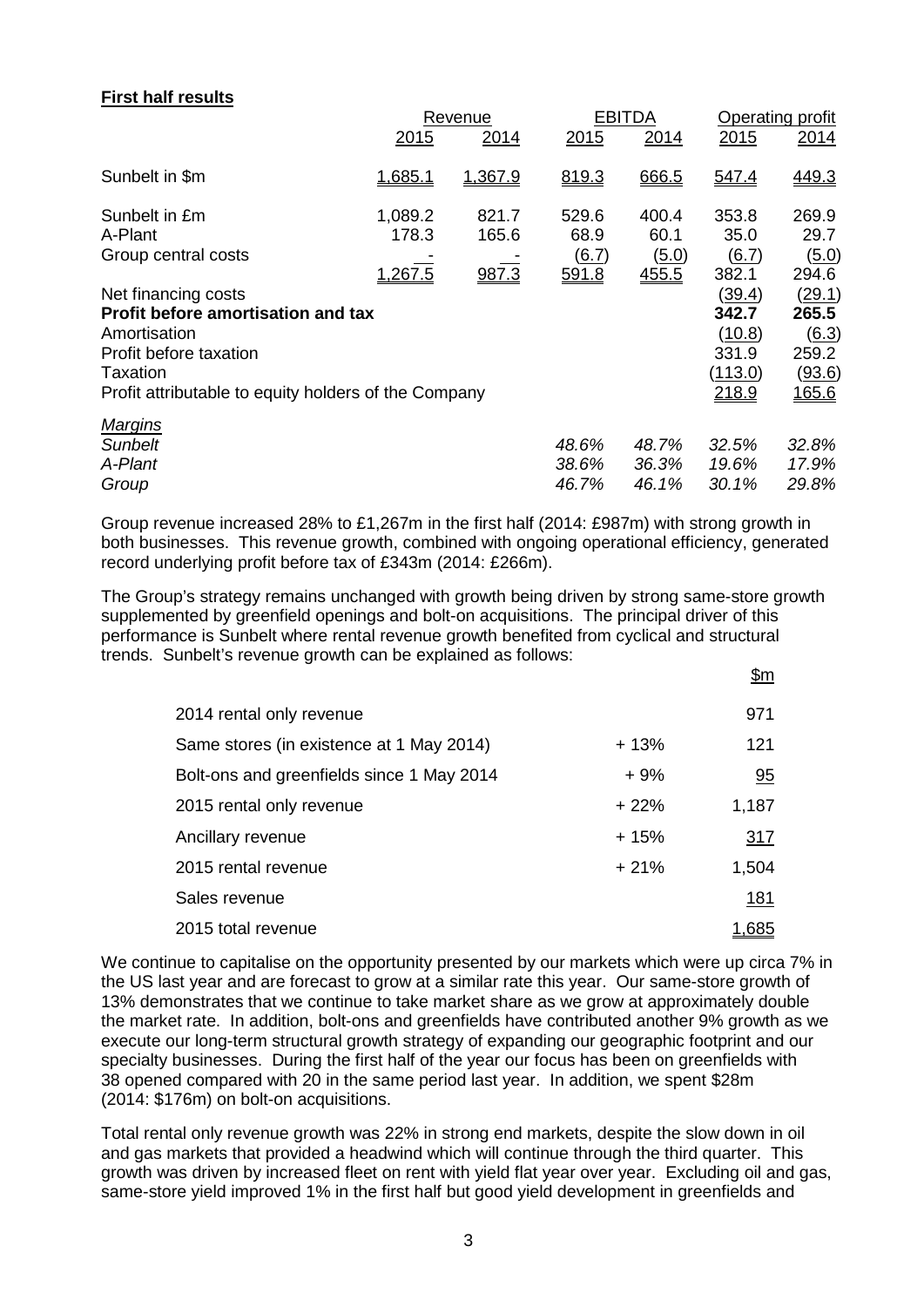bolt-ons was more than offset by the adverse impact of oil and gas, resulting in flat yield year over year.

Average first half physical utilisation was 73% (2014: 73%). We have seen good sequential improvement during the period with utilisation for the second quarter of 75% (2014: 75%). Sunbelt's total revenue, including new and used equipment, merchandise and consumable sales, increased 23% to \$1,685m (2014: \$1,368m) as it sold more used equipment than last year, largely in response to the downturn in oil and gas markets.

A-Plant continues to perform well and delivered rental only revenue of £131m, up 9% on the prior year (2014: £120m), in markets which, following uncertainty around the general election, remain competitive. This reflects 8% more fleet on rent and yield up 1%. A-Plant's total revenue increased 8% to £178m (2014: £166m).

Sunbelt continues to focus on operational efficiency and driving improving margins, with 55% of revenue growth dropping through to EBITDA. Drop through reflects the drag effect of greenfield openings, acquisitions and oil and gas. Excluding oil and gas, stores open for more than one year saw 62% of revenue growth drop through to EBITDA. The EBITDA margin of 49% (2014: 49%) reflects a higher level of lower margin used equipment sales. Excluding used equipment sales, EBITDA margins improved to 51% (2014: 50%). This contributed to an operating profit of \$547m (2014: \$449m). A-Plant's EBITDA margin improved to 39% (2014: 36%) and operating profit rose to £35m (2014: £30m), with drop through of 70%. As a result, Group underlying operating profit increased 30% to £382m (2014: £295m).

Net financing costs increased to £39m (2014: £29m), reflecting the higher average debt during the period and the \$500m senior secured notes issued in September 2014.

Group profit before amortisation of intangibles and taxation was £343m (2014: £266m). After a tax charge of 34% (2014: 36%) of the underlying pre-tax profit, underlying earnings per share increased 33% to 45.1p (2014: 33.9p).

Statutory profit before tax was £332m (2014: £259m) and, after a tax charge of 34% (2014: 36%), basic earnings per share were 43.7p (2014: 33.0p). The cash tax charge increased to 18% following the expected utilisation of brought forward tax losses during the year.

### **Capital expenditure**

Capital expenditure for the first half of the year was £696m gross and £598m net of disposal proceeds (2014: £588m gross and £538m). As a result of this investment, the Group's rental fleet at 31 October 2015 at cost was £4bn. Our average fleet age is now 24 months (2014: 26 months).

We continue to see strong demand in the US and, with high utilisation of the rental fleet, we are increasing our planned capital expenditure for the year to take advantage of this opportunity. In the UK where, although demand remains good, utilisation is lower than expected so we have responded by lowering our planned level of capital expenditure. The net result is an increase in our full year capital guidance to c. £1.1bn from our earlier guidance of c. £1bn. As always, our capital expenditure plans remain flexible and we will continue to monitor market conditions and adjust our plans appropriately.

#### **Return on Investment<sup>1</sup>**

Sunbelt's pre-tax return on investment (excluding goodwill and intangible assets) in the 12 months to 31 October 2015 was 25% (2014: 26%), well ahead of the Group's pre-tax weighted average cost of capital. In the UK, return on investment (excluding goodwill and intangible assets) was 13% (2014: 12%). For the Group as a whole, returns (including goodwill and intangible assets) are 19% (2014: 19%).

*1 Underlying operating profit divided by the sum of net tangible and intangible fixed assets, plus net working capital but excluding net debt and deferred tax.*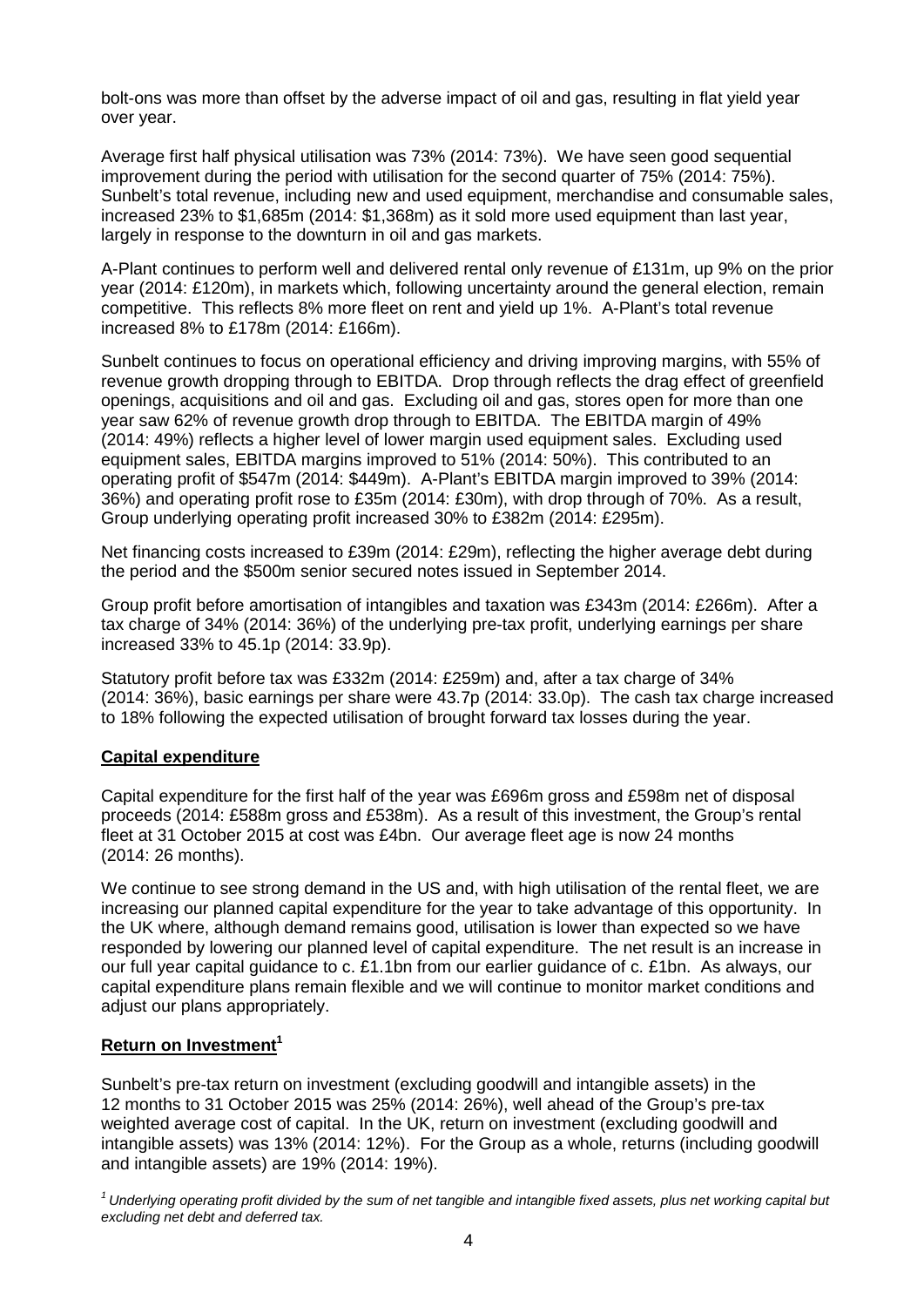## **Cash flow and net debt**

As expected, debt increased during the first half as we invested in the fleet, made a small number of bolt-on acquisitions and experienced the usual seasonal increase in working capital.

Net debt at 31 October 2015 was £1,982m (2014: £1,571m) while, reflecting our strong earnings growth, the ratio of net debt to EBITDA reduced to 1.9 times (2014: 2.0 times) on a constant currency basis.

The Group's debt package is well structured and flexible, enabling us to take advantage of prevailing end market conditions. Following the increase and extension of the senior credit facility in July, the Group's debt facilities are committed for an average of six years. At 31 October 2015, ABL availability was \$1,008m, with an additional \$1,599m of suppressed availability - substantially above the \$260m level at which the Group's entire debt package is covenant free.

### **Dividend**

In line with its policy of providing a progressive dividend, having regard to both underlying profit and cash generation and to sustainability through the economic cycle, the Board has increased the interim dividend 33% to 4.0p per share (2014: 3.0p per share). This will be paid on 3 February 2016 to shareholders on record on 15 January 2016.

## **Current trading and outlook**

With both divisions performing well, strong end markets and our strategy clearly working, we now anticipate a full year result ahead of our previous expectations and the Board looks forward to the medium term with confidence.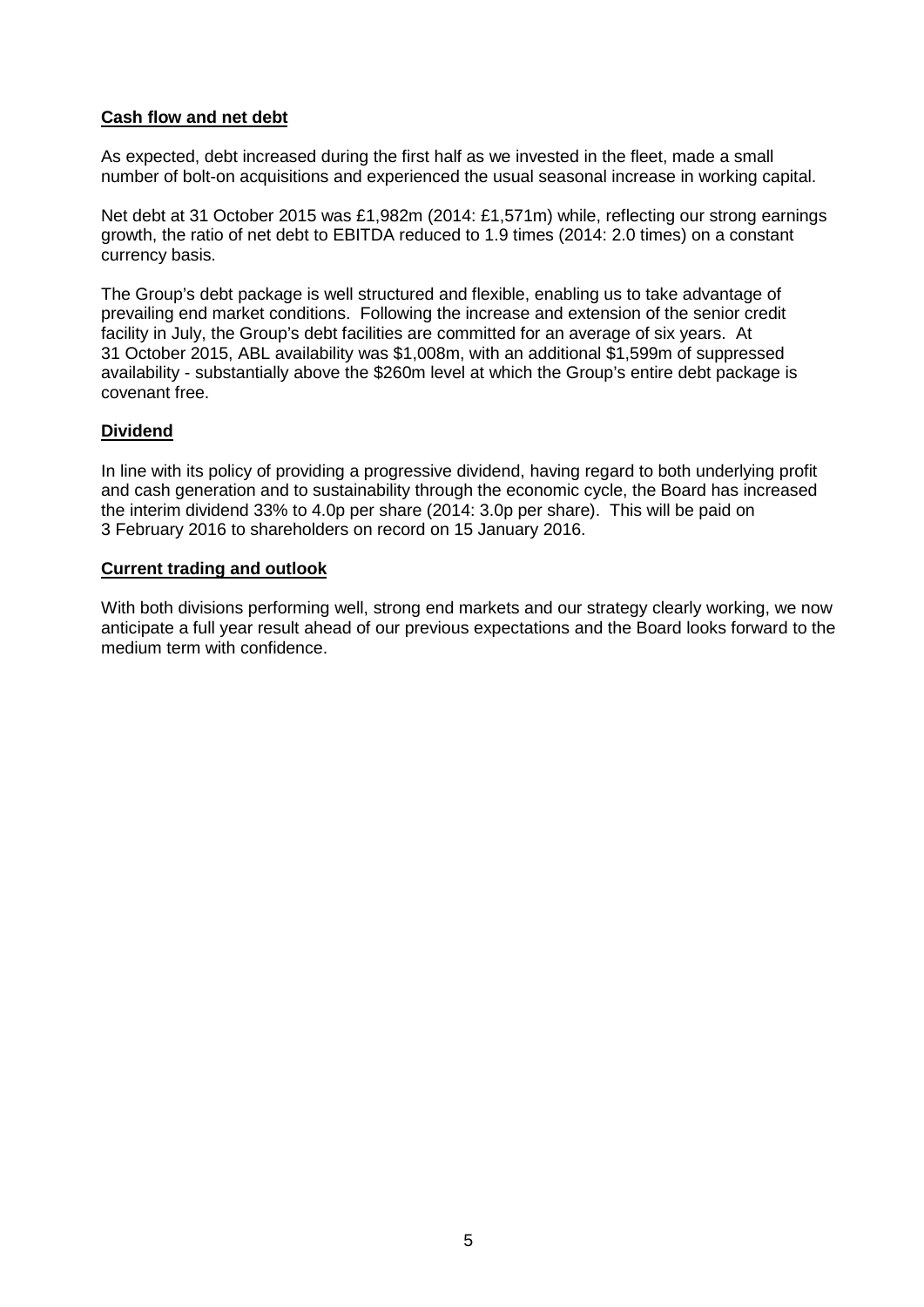### **Directors' responsibility statement**

We confirm that to the best of our knowledge:

- a) the condensed consolidated interim financial statements have been prepared in accordance with IAS 34 'Interim Financial Reporting'; and
- b) the interim management report includes a fair review of the information required by Disclosure and Transparency Rule 4.2.7R (indication of important events during the first six months and description of principal risks and uncertainties for the remaining six months of the year) and Disclosure and Transparency Rule 4.2.8R (disclosure of related parties' transactions and changes therein).

By order of the Board of Directors 8 December 2015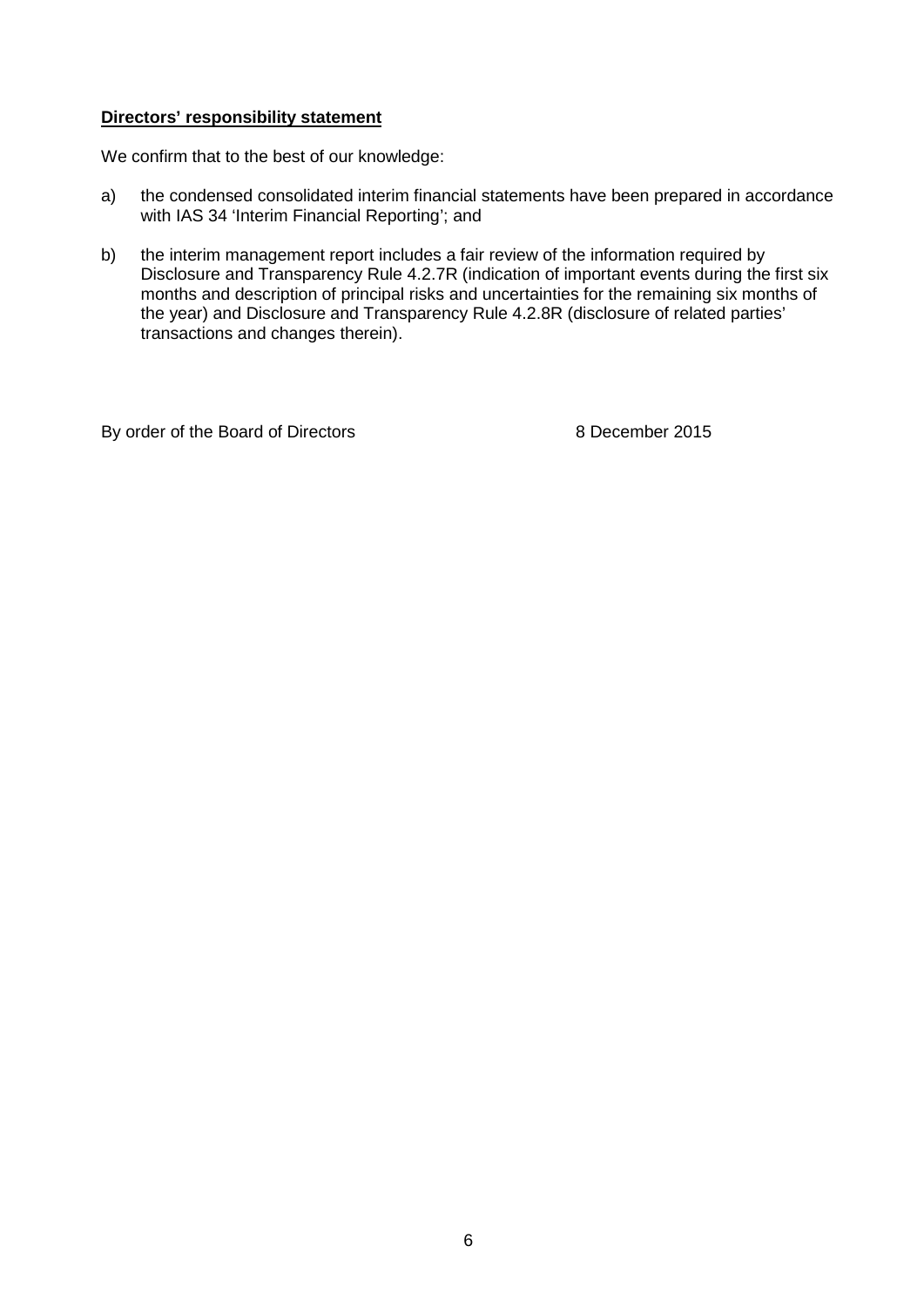## **CONSOLIDATED INCOME STATEMENT FOR THE THREE MONTHS ENDED 31 OCTOBER 2015**

|                                                              |                                     | 2015               |               |                              | 2014               |               |
|--------------------------------------------------------------|-------------------------------------|--------------------|---------------|------------------------------|--------------------|---------------|
| Second quarter - unaudited                                   | <b>Before</b><br>amortisation<br>£m | Amortisation<br>£m | Total<br>£m   | Before<br>amortisation<br>£m | Amortisation<br>£m | Total<br>£m   |
|                                                              |                                     |                    |               |                              |                    |               |
| <b>Revenue</b>                                               |                                     |                    |               |                              |                    |               |
| Rental revenue                                               | 589.0                               |                    | 589.0         | 477.9                        |                    | 477.9         |
| Sale of new equipment,                                       | 21.6                                |                    | 21.6          |                              |                    |               |
| merchandise and consumables<br>Sale of used rental equipment |                                     |                    |               | 23.8                         |                    | 23.8          |
|                                                              | 38.3<br>648.9                       |                    | 38.3<br>648.9 | 27.7                         |                    | 27.7<br>529.4 |
| <b>Operating costs</b>                                       |                                     |                    |               | 529.4                        |                    |               |
| Staff costs                                                  | (145.6)                             |                    | (145.6)       | (119.1)                      |                    | (119.1)       |
| Used rental equipment sold                                   | (31.2)                              |                    | (31.2)        | (21.0)                       |                    | (21.0)        |
| Other operating costs                                        | (163.0)                             |                    | (163.0)       | (143.7)                      |                    | (143.7)       |
|                                                              | (339.8)                             |                    | (339.8)       | (283.8)                      |                    | (283.8)       |
| <b>EBITDA*</b>                                               | 309.1                               |                    | 309.1         | 245.6                        |                    | 245.6         |
| Depreciation                                                 | (107.2)                             |                    | (107.2)       | (84.5)                       |                    | (84.5)        |
| Amortisation of intangibles                                  |                                     | (5.5)              | (5.5)         |                              | (3.4)              | <u>(3.4)</u>  |
| <b>Operating profit</b>                                      | 201.9                               | (5.5)              | 196.4         | 161.1                        | (3.4)              | 157.7         |
| Investment income                                            | 0.1                                 |                    | 0.1           |                              |                    |               |
| Interest expense                                             | (20.0)                              |                    | (20.0)        | (16.0)                       |                    | (16.0)        |
| Profit on ordinary activities                                |                                     |                    |               |                              |                    |               |
| before taxation                                              | 182.0                               | (5.5)              | 176.5         | 145.1                        | (3.4)              | 141.7         |
| Taxation                                                     | (61.2)                              | 1.8                | (59.4)        | (52.0)                       | 1.2                | (50.8)        |
| Profit attributable to equity                                |                                     |                    |               |                              |                    |               |
| holders of the Company                                       | 120.8                               | (3.7)              | <u>117.1</u>  | 93.1                         | (2.2)              | 90.9          |
| Basic earnings per share                                     | <u> 24.1p</u>                       | (0.7p)             | 23.4p         | <u>18.6p</u>                 | (0.5p)             | 18.1p         |
| Diluted earnings per share                                   | 24.0p                               | (0.8p)             | 23.2p         | 18.4p                        | (0.4p)             | 18.0p         |

\* EBITDA is presented here as an additional performance measure as it is commonly used by investors and lenders.

All revenue and profit for the period is generated from continuing operations.

Details of principal risks and uncertainties are given in the Review of Second Quarter, Balance Sheet and Cash Flow accompanying these condensed consolidated interim financial statements.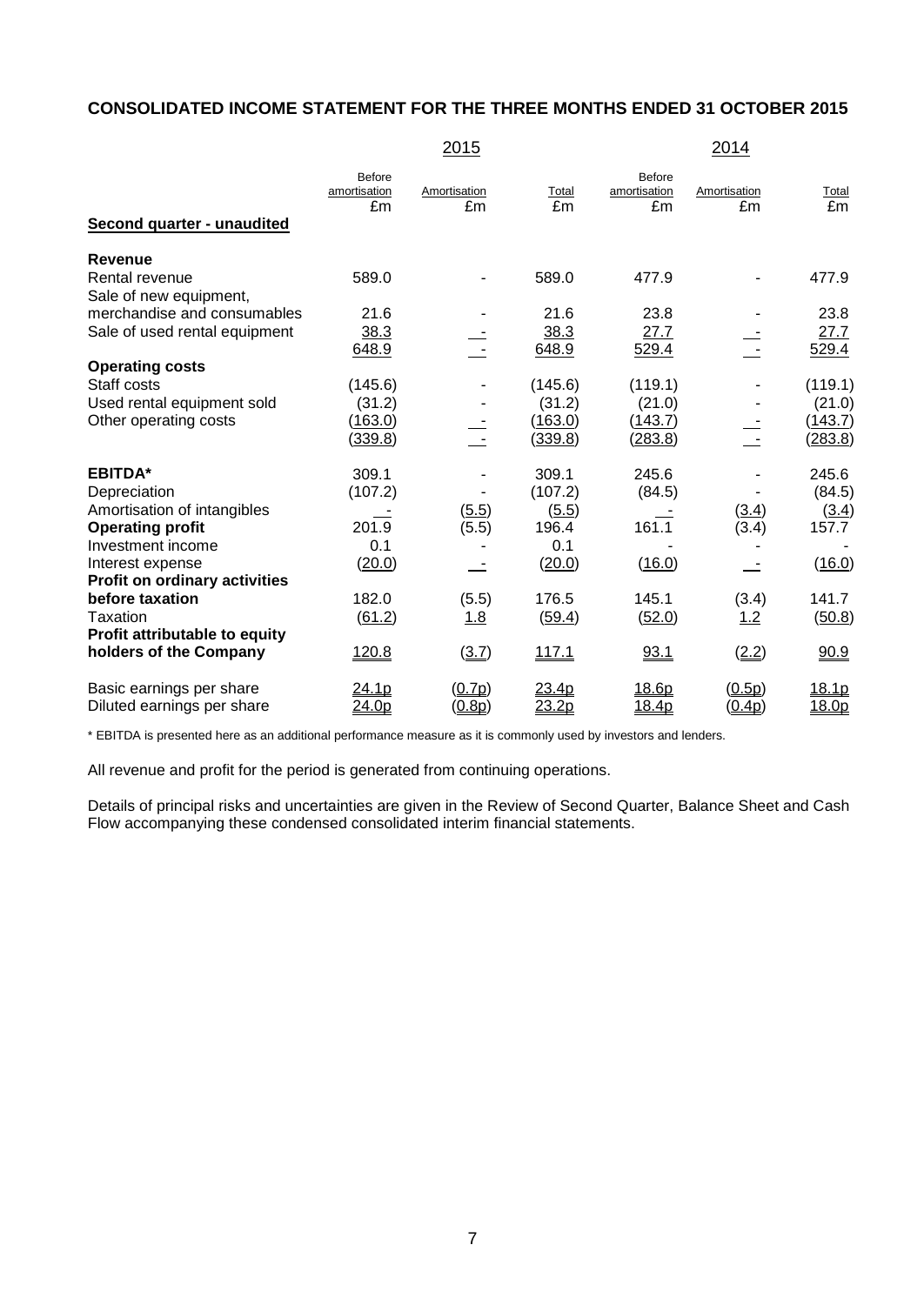## **CONSOLIDATED INCOME STATEMENT FOR THE SIX MONTHS ENDED 31 OCTOBER 2015**

|                                          |                        | 2015            |         |                        | 2014                |                |
|------------------------------------------|------------------------|-----------------|---------|------------------------|---------------------|----------------|
|                                          | Before<br>amortisation | Amortisation    | Total   | Before<br>amortisation | Amortisation        | Total          |
|                                          | £m                     | £m              | £m      | £m                     | £m                  | £m             |
| <b>First half - unaudited</b>            |                        |                 |         |                        |                     |                |
| <b>Revenue</b>                           |                        |                 |         |                        |                     |                |
| Rental revenue<br>Sale of new equipment, | 1,128.6                |                 | 1,128.6 | 895.6                  |                     | 895.6          |
| merchandise and consumables              | 44.9                   |                 | 44.9    | 45.5                   |                     | 45.5           |
| Sale of used rental equipment            | 94.0                   |                 | 94.0    | 46.2                   |                     | 46.2           |
|                                          | 1,267.5                |                 | 1,267.5 | 987.3                  |                     | 987.3          |
| <b>Operating costs</b>                   |                        |                 |         |                        |                     |                |
| Staff costs                              | (284.7)                |                 | (284.7) | (226.2)                |                     | (226.2)        |
| Used rental equipment sold               | (73.7)                 |                 | (73.7)  | (35.5)                 |                     | (35.5)         |
| Other operating costs                    | (317.3)                |                 | (317.3) | (270.1)                |                     | (270.1)        |
|                                          | (675.7)                |                 | (675.7) | (531.8)                |                     | <u>(531.8)</u> |
| <b>EBITDA*</b>                           | 591.8                  |                 | 591.8   | 455.5                  |                     | 455.5          |
| Depreciation                             | (209.7)                |                 | (209.7) | (160.9)                |                     | (160.9)        |
| Amortisation of intangibles              |                        | (10.8)          | (10.8)  |                        | $\underline{(6.3)}$ | (6.3)          |
| <b>Operating profit</b>                  | 382.1                  | (10.8)          | 371.3   | 294.6                  | (6.3)               | 288.3          |
| Investment income                        | 0.1                    |                 | 0.1     | 0.1                    |                     | 0.1            |
| Interest expense                         | (39.5)                 |                 | (39.5)  | (29.2)                 |                     | (29.2)         |
| <b>Profit on ordinary activities</b>     |                        |                 |         |                        |                     |                |
| before taxation                          | 342.7                  | (10.8)          | 331.9   | 265.5                  | (6.3)               | 259.2          |
| Taxation                                 | (116.5)                | 3.5             | (113.0) | (95.7)                 | 2.1                 | (93.6)         |
| <b>Profit attributable to</b>            |                        |                 |         |                        |                     |                |
| equity holders of the Company            | 226.2                  | (7.3)           | 218.9   | 169.8                  | (4.2)               | 165.6          |
| Basic earnings per share                 | 45.1p                  | ( <u>1.4p</u> ) | 43.7p   | 33.9p                  | (0.9p)              | 33.0p          |
| Diluted earnings per share               | 44.9p                  | (1.5p)          | 43.4p   | 33.6p                  | (0.8p)              | 32.8p          |

\* EBITDA is presented here as an additional performance measure as it is commonly used by investors and lenders.

All revenue and profit for the period is generated from continuing operations.

## **CONSOLIDATED STATEMENT OF COMPREHENSIVE INCOME**

|                                                                     | Unaudited     |                 |                             |              |  |
|---------------------------------------------------------------------|---------------|-----------------|-----------------------------|--------------|--|
|                                                                     |               | Three months to | Six months to<br>31 October |              |  |
|                                                                     |               | 31 October      |                             |              |  |
|                                                                     | <u>2015</u>   | 2014            | 2015                        | 2014         |  |
|                                                                     | £m            | £m              | £m                          | £m           |  |
| Profit attributable to equity holders of the Company for the period | 117.1         | 90.9            | 218.9                       | 165.6        |  |
| Items that may be reclassified subsequently to profit or loss:      |               |                 |                             |              |  |
| Foreign currency translation differences                            | 9.1           | 35.0            | (4.0)                       | 35.3         |  |
| Total comprehensive income for the period                           | <u> 126.2</u> | <u>125.9</u>    | 214.9                       | <u>200.9</u> |  |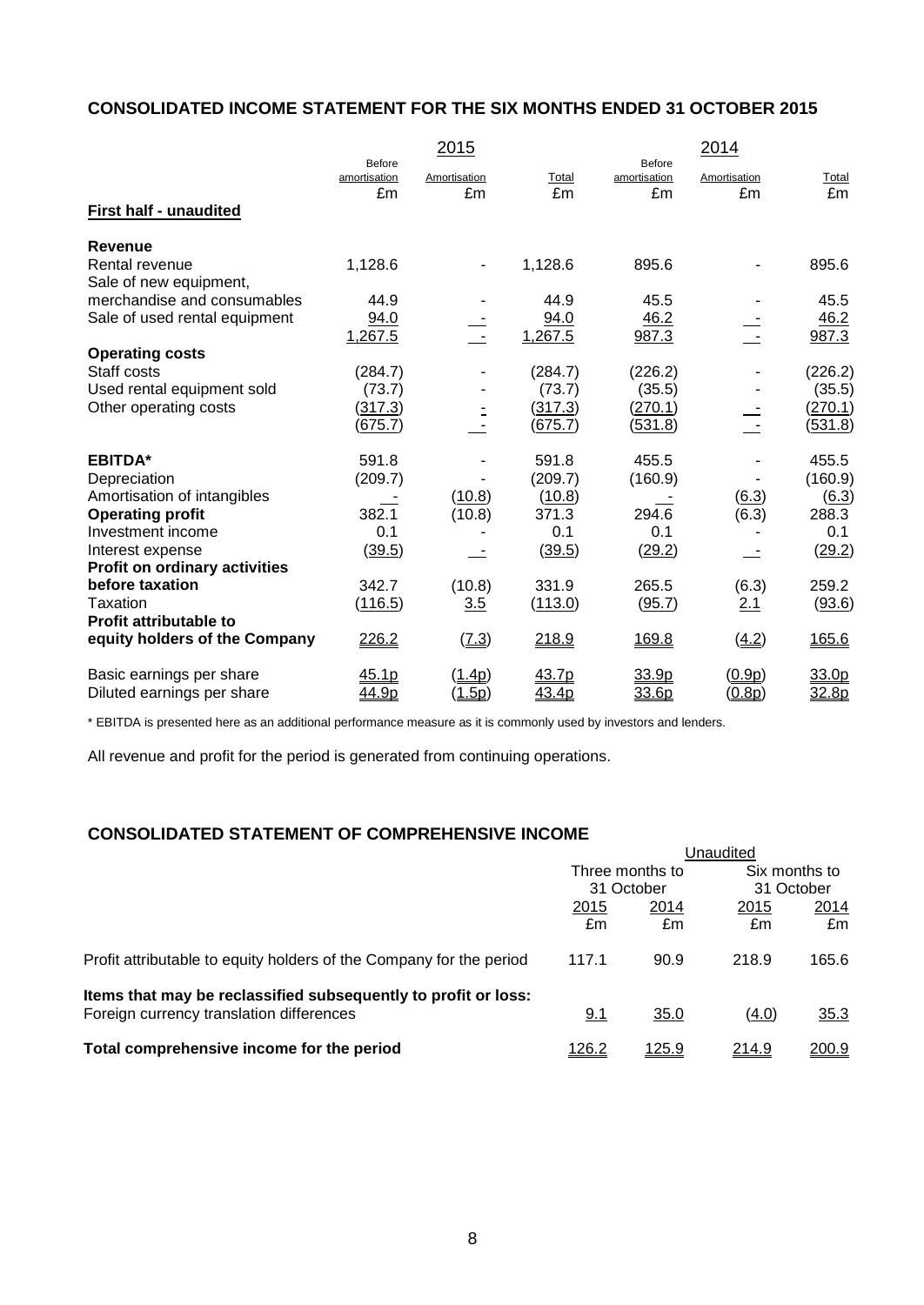## **CONSOLIDATED BALANCE SHEET AT 31 OCTOBER 2015**

|                                                      | Unaudited    | <b>Audited</b> |          |
|------------------------------------------------------|--------------|----------------|----------|
|                                                      |              | 31 October     | 30 April |
|                                                      | <u> 2015</u> | <u>2014</u>    | 2015     |
|                                                      | £m           | £m             | £m       |
| <b>Current assets</b>                                |              |                |          |
| Inventories                                          | 30.1         | 22.4           | 23.9     |
| Trade and other receivables                          | 462.3        | 364.0          | 377.5    |
| Current tax asset                                    |              | 9.7            | 26.2     |
| Cash and cash equivalents                            | 5.3          | 6.9            | 10.5     |
|                                                      | 497.7        | 403.0          | 438.1    |
| <b>Non-current assets</b>                            |              |                |          |
| Property, plant and equipment                        |              |                |          |
| - rental equipment                                   | 2,909.9      | 2,200.5        | 2,534.2  |
| - other assets                                       | 305.9        | <u>252.5</u>   | 276.9    |
|                                                      | 3,215.8      | 2,453.0        | 2,811.1  |
| Goodwill                                             | 519.2        | 459.9          | 516.2    |
| Other intangible assets                              | 92.4         | 59.2           | 92.7     |
| Net defined benefit pension plan asset               | 3.0          | 6.2            | 3.1      |
|                                                      | 3,830.4      | 2,978.3        | 3,423.1  |
| <b>Total assets</b>                                  | 4,328.1      | 3,381.3        | 3,861.2  |
| <b>Current liabilities</b>                           |              |                |          |
| Trade and other payables                             | 452.0        | 403.1          | 491.7    |
| <b>Current tax liability</b>                         | 26.7         | 11.4           | 6.2      |
| Debt due within one year                             | 2.3          | 1.9            | 2.0      |
| Provisions                                           | 30.9         | 18.1           | 18.4     |
|                                                      | 511.9        | 434.5          | 518.3    |
| <b>Non-current liabilities</b>                       |              |                |          |
| Debt due after more than one year                    | 1,984.6      | 1,576.2        | 1,695.6  |
| Provisions                                           | 20.8         | 24.1           | 31.3     |
| Deferred tax liabilities                             | 555.5        | 385.6          | 504.5    |
|                                                      | 2,560.9      | <u>1,985.9</u> | 2,231.4  |
| <b>Total liabilities</b>                             | 3,072.8      | 2,420.4        | 2,749.7  |
| <b>Equity</b>                                        |              |                |          |
| Share capital                                        | 55.3         | 55.3           | 55.3     |
| Share premium account                                | 3.6          | 3.6            | 3.6      |
| Capital redemption reserve                           | 0.9          | 0.9            | 0.9      |
| Non-distributable reserve                            |              | 90.7           | 90.7     |
| Own shares held by the Company                       | (33.1)       | (33.1)         | (33.1)   |
| Own shares held through the ESOT                     | (16.7)       | (15.5)         | (15.5)   |
| Cumulative foreign exchange translation differences  | 34.7         | 15.1           | 38.7     |
| <b>Retained reserves</b>                             | 1,210.6      | 843.9          | 970.9    |
| Equity attributable to equity holders of the Company | 1,255.3      | 960.9          | 1,111.5  |
| <b>Total liabilities and equity</b>                  | 4,328.1      | 3,381.3        | 3,861.2  |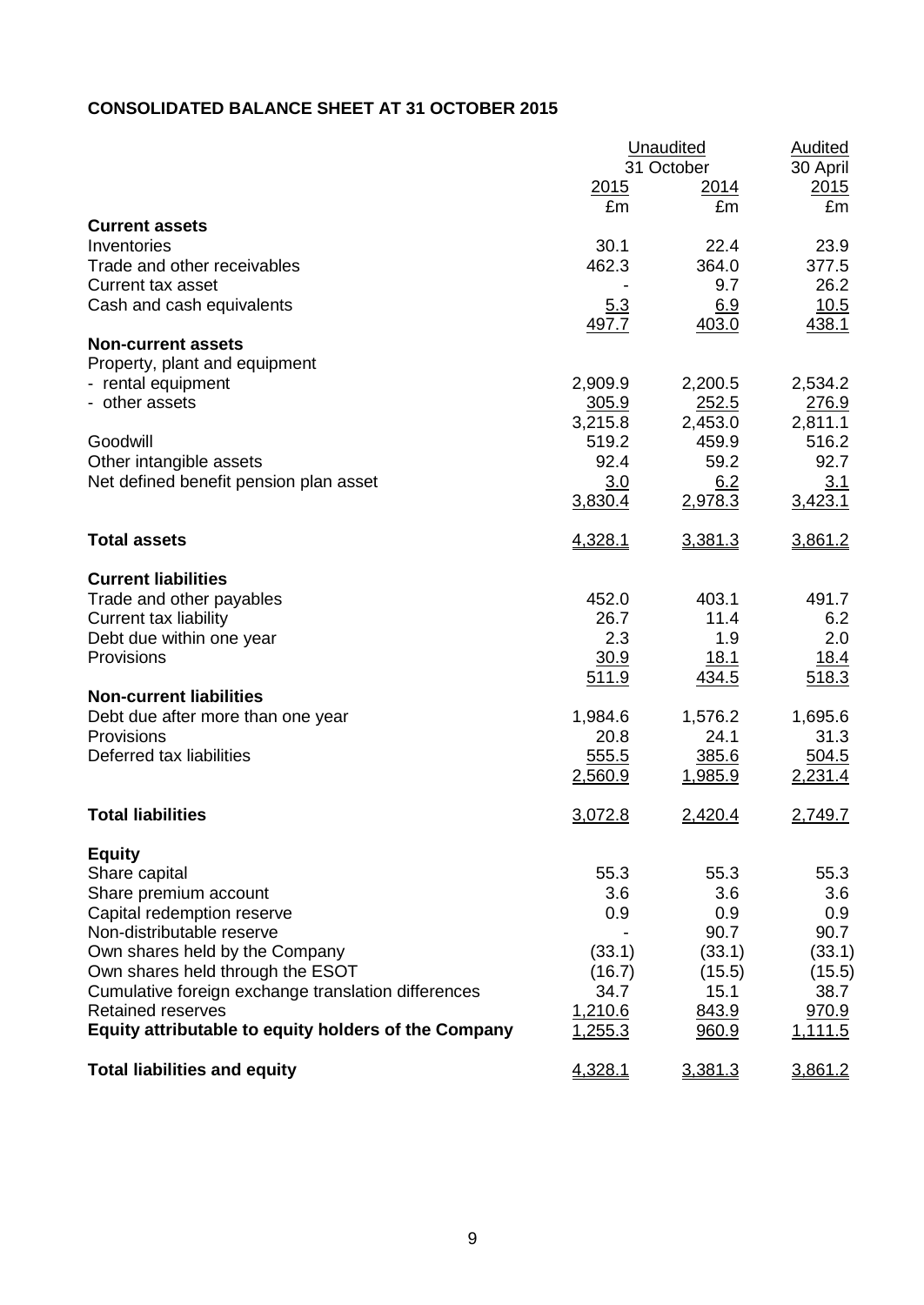### **CONSOLIDATED STATEMENT OF CHANGES IN EQUITY FOR THE SIX MONTHS ENDED 31 OCTOBER 2015**

|                                                                                      | Share<br>capital<br>£m | Share<br>premium<br>account<br>£m | Capital<br>redemption<br>reserve<br>£m | Non-<br>distributable<br>reserve<br>£m | Own<br>shares<br>held by the<br>Company<br>£m | Own<br>shares<br>held<br>through<br>the ESOT<br>£m | Cumulative<br>foreign<br>exchange<br>translation<br>differences<br>£m | Retained<br>reserves<br>£m | Total<br>£m    |
|--------------------------------------------------------------------------------------|------------------------|-----------------------------------|----------------------------------------|----------------------------------------|-----------------------------------------------|----------------------------------------------------|-----------------------------------------------------------------------|----------------------------|----------------|
| Unaudited<br>At 1 May 2014                                                           | 55.3                   | 3.6                               | 0.9                                    | 90.7                                   | (33.1)                                        | (11.8)                                             | (20.2)                                                                | 739.0                      | 824.4          |
| Profit for the period<br>Other comprehensive income:<br>Foreign currency translation |                        |                                   |                                        |                                        |                                               |                                                    | $\blacksquare$                                                        | 165.6                      | 165.6          |
| differences<br>Total comprehensive income                                            |                        |                                   |                                        |                                        |                                               |                                                    | <u>35.3</u>                                                           | $\mathbf{r}$               | 35.3           |
| for the period                                                                       |                        |                                   |                                        | $\equiv$                               | Ż,                                            | Ŀ                                                  | 35.3                                                                  | 165.6                      | 200.9          |
| Dividends paid<br>Own shares purchased                                               |                        |                                   |                                        |                                        |                                               |                                                    |                                                                       | (46.4)                     | (46.4)         |
| by the ESOT<br>Share-based payments                                                  |                        |                                   |                                        |                                        |                                               | (20.1)<br>16.4                                     | $\sim$                                                                | (14.5)                     | (20.1)<br>1.9  |
| Tax on share-based payments<br>At 31 October 2014                                    | 55.3                   | 3.6                               | 0.9                                    | 90.7                                   | (33.1)                                        | (15.5)                                             | 15.1                                                                  | 0.2<br><u>843.9</u>        | 0.2<br>960.9   |
| Profit for the period<br>Other comprehensive income:<br>Foreign currency translation |                        |                                   |                                        |                                        | $\blacksquare$                                | $\ddot{\phantom{a}}$                               | ÷,                                                                    | 137.8                      | 137.8          |
| differences<br>Remeasurement of the defined                                          |                        |                                   |                                        |                                        |                                               | $\overline{a}$                                     | 23.6                                                                  | $\ddot{\phantom{a}}$       | 23.6           |
| benefit pension plan<br>Tax on defined benefit                                       |                        |                                   |                                        |                                        |                                               |                                                    |                                                                       | (3.1)                      | (3.1)          |
| pension plan<br>Total comprehensive income                                           |                        |                                   |                                        |                                        |                                               |                                                    | Ŀ,                                                                    | 0.6                        | 0.6            |
| for the period                                                                       |                        |                                   |                                        |                                        |                                               |                                                    | 23.6                                                                  | 135.3                      | 158.9          |
| Dividends paid<br>Own shares purchased by                                            |                        |                                   |                                        |                                        |                                               |                                                    | $\blacksquare$                                                        | (15.0)                     | (15.0)         |
| the ESOT<br>Share-based payments                                                     |                        |                                   |                                        |                                        |                                               | (0.2)<br>0.2                                       | $\blacksquare$                                                        | 1.9                        | (0.2)<br>2.1   |
| Tax on share-based payments<br>At 30 April 2015                                      | 55.3                   | 3.6                               | 0.9                                    | 90.7                                   | (33.1)                                        | (15.5)                                             | 38.7                                                                  | 4.8<br>970.9               | 4.8<br>1,111.5 |
| Profit for the period<br>Other comprehensive income:<br>Foreign currency translation | L,                     |                                   |                                        |                                        |                                               |                                                    | L,                                                                    | 218.9                      | 218.9          |
| differences<br>Total comprehensive income                                            |                        |                                   |                                        |                                        |                                               |                                                    | (4.0)                                                                 | $\equiv$                   | (4.0)          |
| for the year                                                                         |                        |                                   |                                        | Ŀ                                      | $\overline{\phantom{a}}$                      | $\overline{\phantom{a}}$                           | (4.0)                                                                 | 218.9                      | 214.9          |
| Dividends paid<br>Own shares purchased by                                            |                        |                                   |                                        |                                        |                                               |                                                    | $\blacksquare$                                                        | (61.4)                     | (61.4)         |
| the ESOT                                                                             |                        |                                   |                                        |                                        |                                               | (10.9)                                             |                                                                       | $\blacksquare$             | (10.9)         |
| Share-based payments<br>Tax on share-based payments                                  |                        |                                   |                                        |                                        | $\blacksquare$                                | 9.7                                                | $\overline{\phantom{a}}$<br>$\blacksquare$                            | (7.3)<br>(1.2)             | 2.4<br>(1.2)   |
| Transfer of<br>non-distributable reserve<br>At 31 October 2015                       | 55.3                   | 3.6                               | 0.9                                    | (90.7)<br>$\equiv$                     | (33.1)                                        | (16.7)                                             | 34.7                                                                  | 90.7<br>1,210.6            | 1,255.3        |

The non-distributable reserve related to the reserve created on the cancellation of the then share premium account in August 2005. This reserve became distributable in August 2015 and has been transferred to distributable reserves.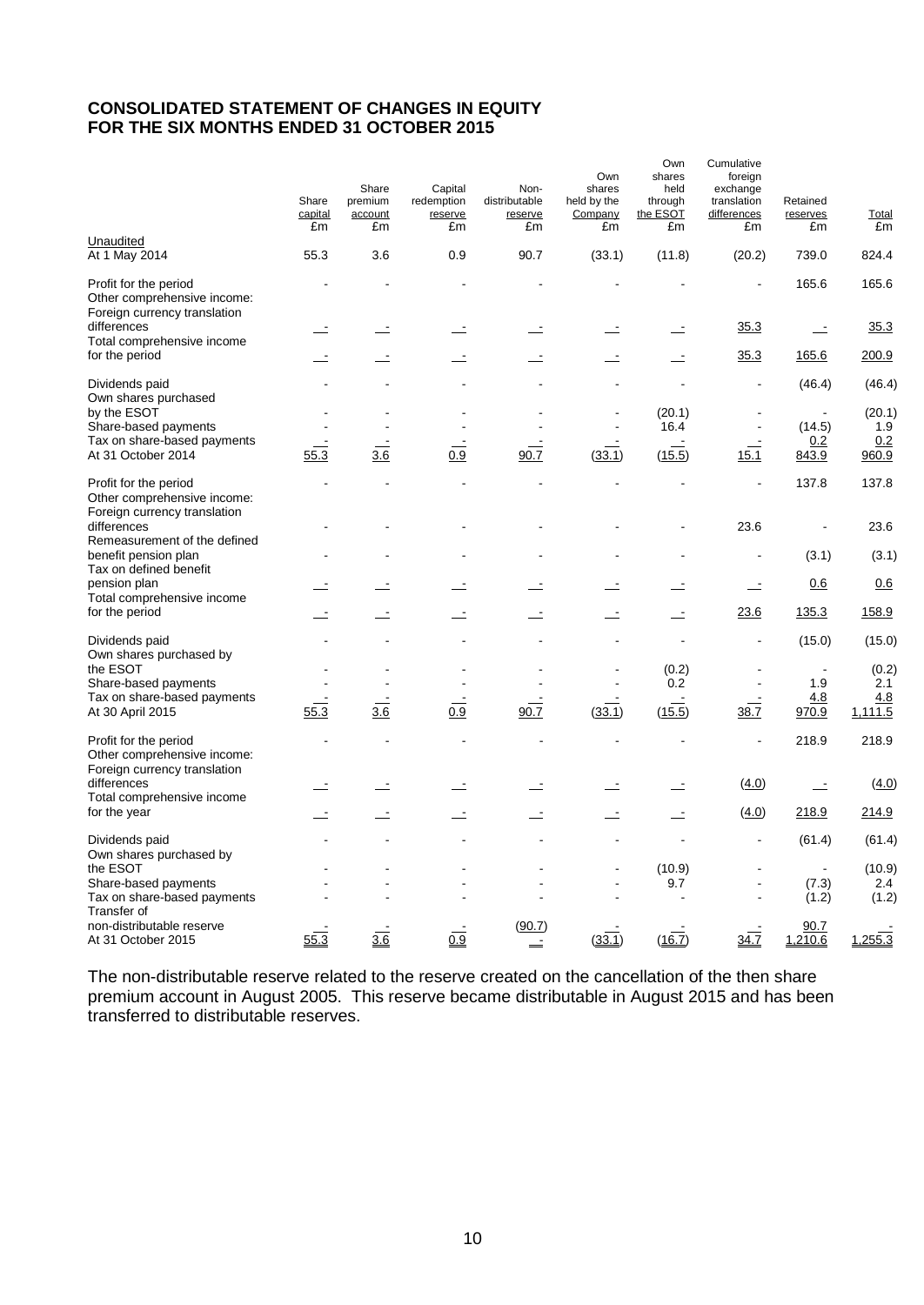## **CONSOLIDATED CASH FLOW STATEMENT FOR THE SIX MONTHS ENDED 31 OCTOBER 2015**

|                                                                                                                     | Unaudited              |                   |  |
|---------------------------------------------------------------------------------------------------------------------|------------------------|-------------------|--|
|                                                                                                                     | 2015                   | 2014              |  |
|                                                                                                                     | £m                     | £m                |  |
| Cash flows from operating activities                                                                                |                        |                   |  |
| Cash generated from operations before exceptional                                                                   |                        |                   |  |
| items and changes in rental equipment                                                                               | 503.9                  | 376.8             |  |
| Exceptional operating costs paid                                                                                    |                        | (0.4)             |  |
| Payments for rental property, plant and equipment<br>Proceeds from disposal of rental property, plant and equipment | (676.2)<br><u>77.3</u> | (490.0)<br>38.0   |  |
| Cash used in operations                                                                                             | (95.0)                 | (75.6)            |  |
| Financing costs paid (net)                                                                                          | (38.4)                 | (25.0)            |  |
| Tax paid (net)                                                                                                      | (14.4)                 | (31.2)            |  |
| Net cash used in operating activities                                                                               | (147.8)                | (131.8)           |  |
| Cash flows from investing activities                                                                                |                        |                   |  |
| Acquisition of businesses                                                                                           | (28.5)                 | (112.5)           |  |
| Payments for non-rental property, plant and equipment                                                               | (57.0)                 | (44.3)            |  |
| Proceeds from disposal of non-rental property, plant and equipment                                                  | <u>3.8</u>             | <u>4.3</u>        |  |
| Net cash used in investing activities                                                                               | (81.7)                 | (152.5)           |  |
| <b>Cash flows from financing activities</b>                                                                         |                        |                   |  |
| Drawdown of loans                                                                                                   | 315.4<br>(18.0)        | 784.5             |  |
| Redemption of loans<br>Capital element of finance lease payments                                                    | (0.7)                  | (428.3)<br>(1.4)  |  |
| Dividends paid                                                                                                      | (61.4)                 | (46.4)            |  |
| Purchase of own shares by the ESOT                                                                                  | (10.9)                 | (20.1)            |  |
| Net cash from financing activities                                                                                  | 224.4                  | 288.3             |  |
| (Decrease)/increase in cash and cash equivalents                                                                    | (5.1)                  | 4.0               |  |
| Opening cash and cash equivalents                                                                                   | 10.5                   | 2.8               |  |
| Effect of exchange rate difference                                                                                  | (0.1)                  | $\frac{0.1}{6.9}$ |  |
| <b>Closing cash and cash equivalents</b>                                                                            | 5.3                    |                   |  |
| Reconciliation of net debt                                                                                          |                        |                   |  |
| Decrease/(increase) in cash in the period                                                                           | 5.1                    | (4.0)             |  |
| Increase in debt through cash flow                                                                                  | 296.7                  | 354.8             |  |
| Change in net debt from cash flows                                                                                  | 301.8                  | 350.8             |  |
| Debt acquired                                                                                                       | 0.3                    |                   |  |
| Exchange differences                                                                                                | (9.0)                  | 69.9              |  |
| Non-cash movements:<br>- deferred costs of debt raising                                                             |                        |                   |  |
| - capital element of new finance leases                                                                             | 0.8<br>0.6             | 0.6<br>1.3        |  |
| Increase in net debt in the period                                                                                  | 294.5                  | 422.6             |  |
| Net debt at 1 May                                                                                                   | 1,687.1                | 1,148.6           |  |
| Net debt at 31 October                                                                                              | <u>1,981.6</u>         | 1,571.2           |  |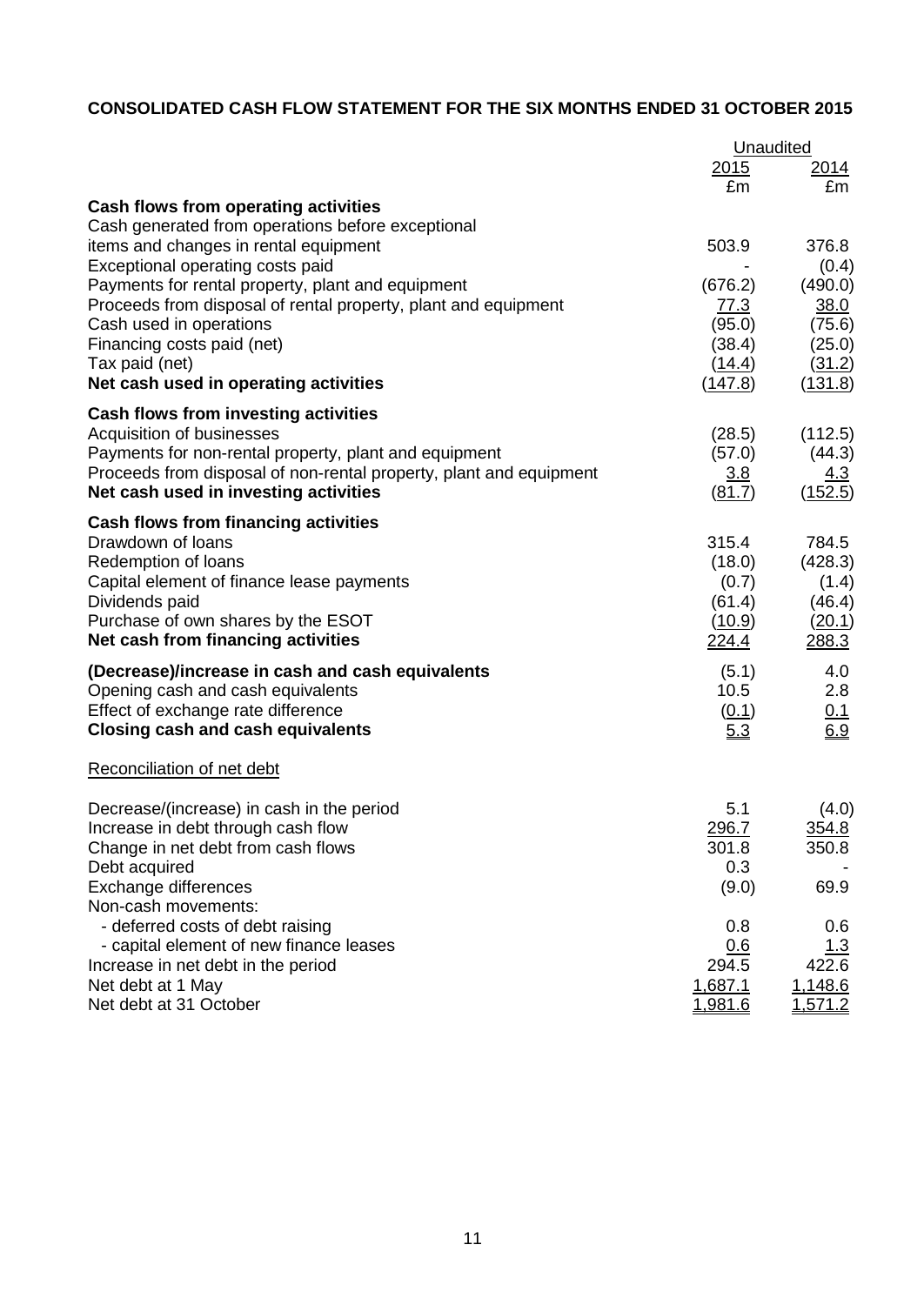#### 1. General information

Ashtead Group plc ('the Company') is a company incorporated and domiciled in England and Wales and listed on the London Stock Exchange. The condensed consolidated interim financial statements as at, and for the six months ended, 31 October 2015 comprise the Company and its subsidiaries ('the Group').

The condensed consolidated interim financial statements for the six months ended 31 October 2015 were approved by the directors on 8 December 2015.

The condensed consolidated interim financial statements do not constitute statutory accounts as defined in Section 434 of the Companies Act 2006. The statutory accounts for the year ended 30 April 2015 were approved by the directors on 15 June 2015 and have been mailed to shareholders and filed with the Registrar of Companies. The auditor's report on those accounts was unqualified, did not include a reference to any matter by way of emphasis and did not contain a statement under Section 498(2) or (3) of the Companies Act 2006.

The condensed consolidated interim financial statements are unaudited but have been reviewed by the Group's auditors. Their report is on page 26.

#### 2. Basis of preparation

The condensed consolidated interim financial statements for the six months ended 31 October 2015 have been prepared in accordance with the Disclosure and Transparency Rules of the United Kingdom's Financial Conduct Authority and relevant International Financial Reporting Standards ('IFRS') as adopted by the European Union (including IAS 34 - Interim Financial Reporting). The condensed consolidated interim financial statements should be read in conjunction with the Group's Annual Report and Accounts for the year ended 30 April 2015, which were prepared in accordance with IFRS as adopted by the European Union.

The accounting policies applied in the condensed consolidated interim financial statements are consistent with those set out in the Group's Annual Report and Accounts for the year ended 30 April 2015. There are no new IFRS or IFRIC Interpretations that are effective for the first time for this interim period which have a material impact on the Group.

The condensed consolidated interim financial statements have been prepared on the going concern basis. The Group's internal budgets and forecasts of future performance, available financing facilities and facility headroom (see note 11), provide a reasonable expectation that the Group has adequate resources to continue in operation for the foreseeable future and consequently the going concern basis continues to be appropriate in preparing the condensed consolidated interim financial statements.

The exchange rates used in respect of the US dollar are:

|                                               | 2015 | 2014 |
|-----------------------------------------------|------|------|
| Average for the three months ended 31 October | 1.54 | 1.63 |
| Average for the six months ended 31 October   | 1.55 | 1.66 |
| At 30 April                                   | 1.54 | 1.69 |
| At 31 October                                 | 1.54 | 1.60 |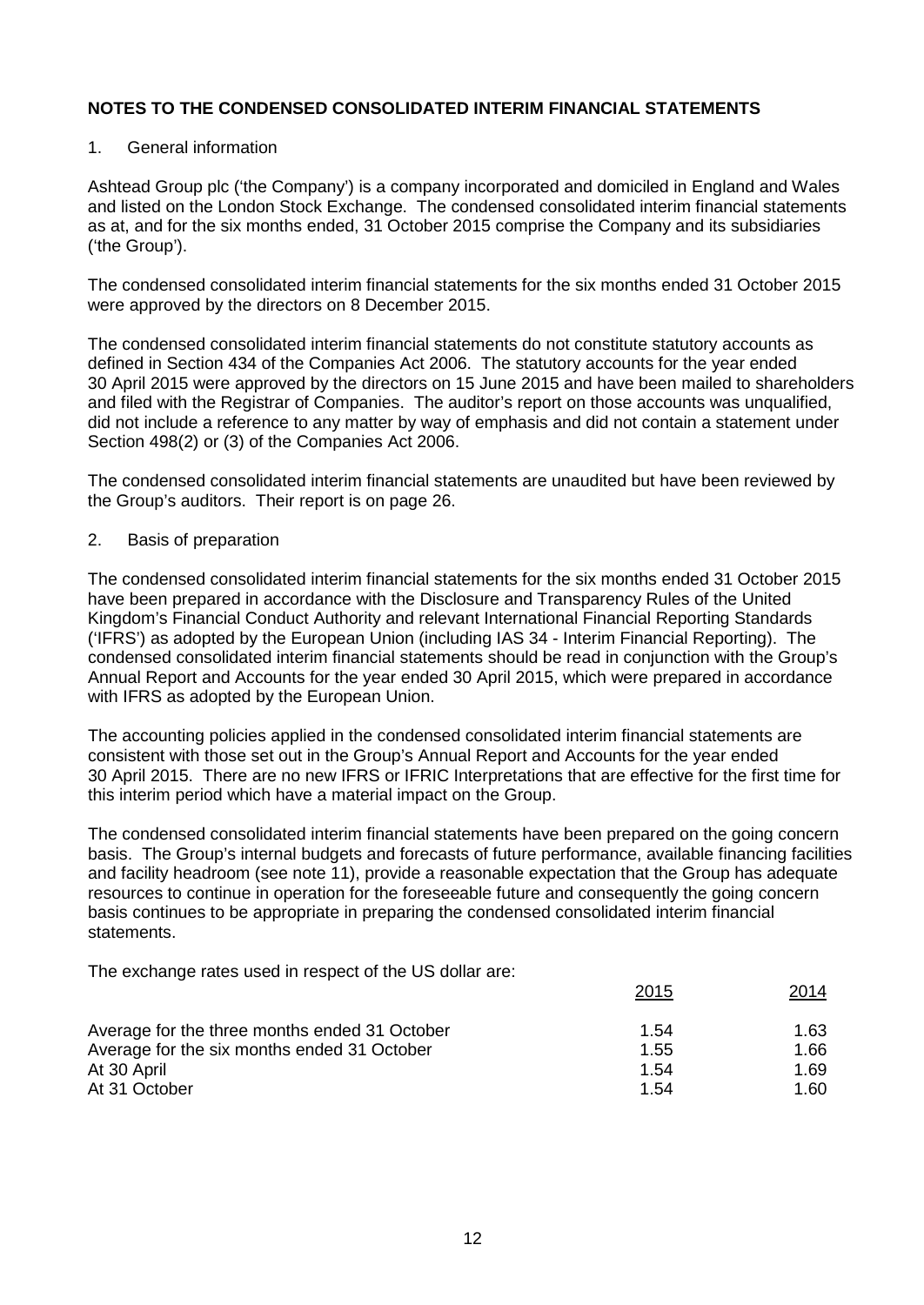## 3. Segmental analysis

|                                    | Revenue<br>£m           | Operating<br>profit before<br>amortisation<br>£m | Amortisation<br>£m     | Operating<br><u>profit</u><br>£m |
|------------------------------------|-------------------------|--------------------------------------------------|------------------------|----------------------------------|
| Three months to 31 October<br>2015 |                         |                                                  |                        |                                  |
| Sunbelt<br>A-Plant                 | 560.6<br>88.3           | 187.6<br>18.0                                    | (4.3)<br>(1.2)         | 183.3<br>16.8                    |
| Corporate costs                    | 648.9                   | (3.7)<br>201.9                                   | (5.5)                  | (3.7)<br>196.4                   |
| 2014<br>Sunbelt                    | 445.0<br>84.4           | 147.8                                            | (2.2)                  | 145.6                            |
| A-Plant<br>Corporate costs         | <u>529.4</u>            | 16.0<br>(2.7)<br><u>161.1</u>                    | (1.2)<br>(3.4)         | 14.8<br>(2.7)<br><u>157.7</u>    |
| Six months to 31 October           |                         |                                                  |                        |                                  |
| 2015<br><b>Sunbelt</b><br>A-Plant  | 1,089.2<br>178.3        | 353.8<br>35.0                                    | (8.4)<br>(2.4)         | 345.4<br>32.6                    |
| Corporate costs                    | 1,267.5                 | (6.7)<br>382.1                                   | (10.8)                 | (6.7)<br>371.3                   |
| 2014<br>Sunbelt<br>A-Plant         | 821.7<br>165.6          | 269.9<br>29.7                                    | (4.0)<br>(2.3)         | 265.9<br>27.4                    |
| Corporate costs                    | 987.3                   | (5.0)<br>294.6                                   | $\underline{(6.3)}$    | (5.0)<br>288.3                   |
|                                    | <b>Segment assets</b>   | <b>Cash</b>                                      | <b>Taxation assets</b> | <b>Total assets</b>              |
| At 31 October 2015                 | £m                      | £m                                               | £m                     | £m                               |
| Sunbelt<br>A-Plant                 | 3,726.5<br>595.8        |                                                  |                        | 3,726.5<br>595.8                 |
| Corporate items                    | 0.5<br>4,322.8          | 5.3<br>5.3                                       |                        | 5.8<br>4,328.1                   |
| At 30 April 2015<br>Sunbelt        | 3,309.7                 |                                                  |                        | 3,309.7                          |
| A-Plant<br>Corporate items         | 514.7<br>0.1<br>3,824.5 | 10.5<br>$\frac{10.5}{ }$                         | 26.2<br>26.2           | 514.7<br>36.8<br>3,861.2         |

Sunbelt includes Sunbelt Rentals of Canada Inc..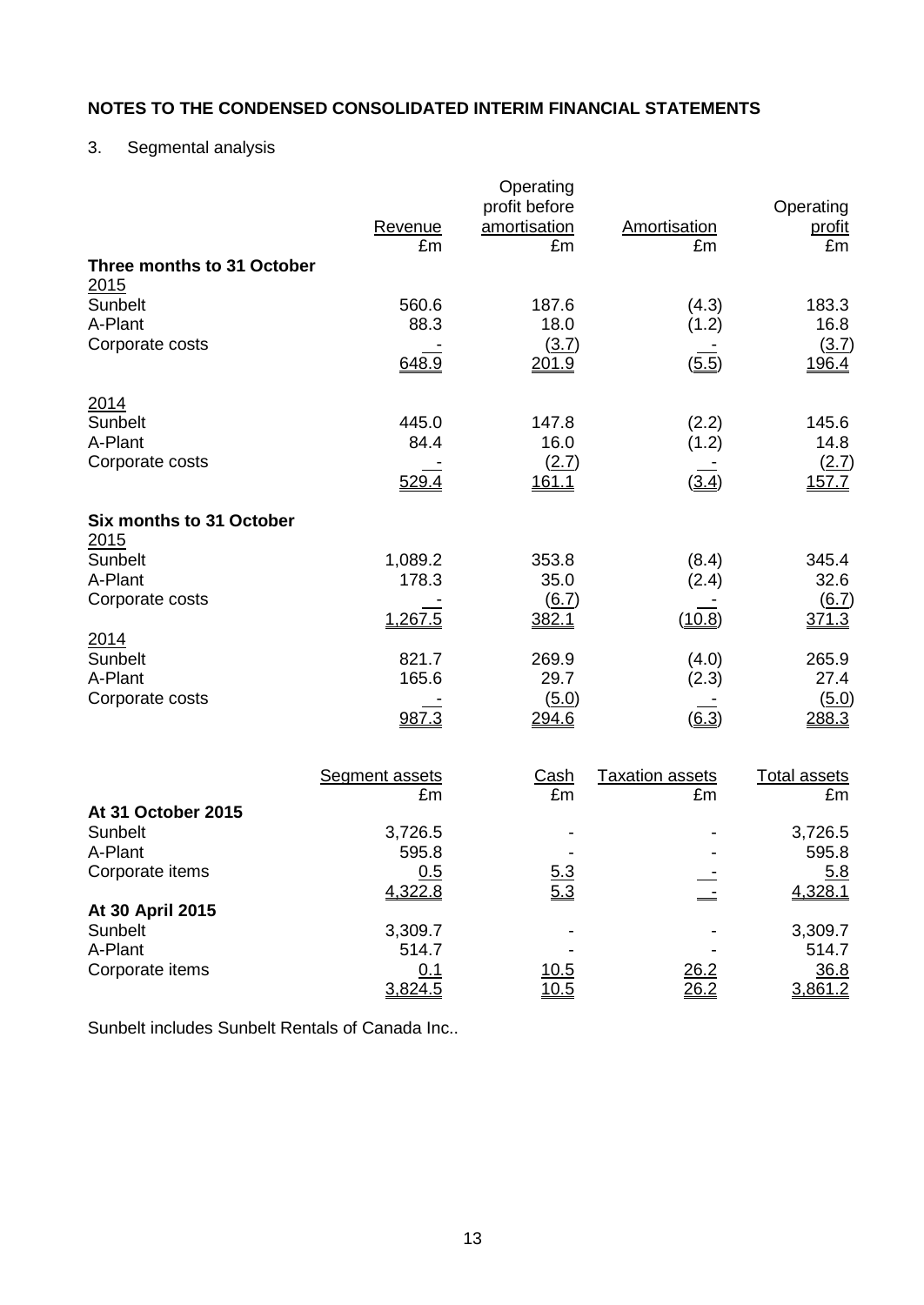4. Operating costs and other income

|                                                         |                               | <u> 2015</u> |              |                               | 2014              |              |
|---------------------------------------------------------|-------------------------------|--------------|--------------|-------------------------------|-------------------|--------------|
|                                                         | <b>Before</b><br>amortisation | Amortisation | Total        | <b>Before</b><br>amortisation | Amortisation      | <b>Total</b> |
| Three months to 31 October                              | £m                            | £m           | £m           | £m                            | £m                | £m           |
| Staff costs:                                            |                               |              |              |                               |                   |              |
| <b>Salaries</b>                                         | 133.5                         |              | 133.5        | 108.7                         |                   | 108.7        |
| Social security costs                                   | 10.0                          |              | 10.0         | 8.4                           |                   | 8.4          |
| Other pension costs                                     | 2.1                           |              | 2.1          | 2.0                           |                   | 2.0          |
|                                                         | <u>145.6</u>                  |              | 145.6        | 119.1                         |                   | 119.1        |
| Used rental equipment sold                              | 31.2                          |              | 31.2         | 21.0                          |                   | 21.0         |
| Other operating costs:                                  |                               |              |              |                               |                   |              |
| Vehicle costs                                           | 35.9                          |              | 35.9         | 31.3                          |                   | 31.3         |
| Spares, consumables & external repairs                  | 30.6                          |              | 30.6         | 24.1                          |                   | 24.1         |
| <b>Facility costs</b>                                   | 18.4                          |              | 18.4         | 13.6                          |                   | 13.6         |
| Other external charges                                  | 78.1                          |              | 78.1         | <u>74.7</u>                   |                   | 74.7         |
| Depreciation and amortisation:                          | 163.0                         |              | 163.0        | <u>143.7</u>                  |                   | <u>143.7</u> |
| Depreciation                                            | 107.2                         |              | 107.2        | 84.5                          |                   | 84.5         |
| Amortisation of intangibles                             |                               | <u>5.5</u>   | 5.5          |                               |                   | <u>3.4</u>   |
|                                                         | 107.2                         | 5.5          | 112.7        | 84.5                          | $\frac{3.4}{3.4}$ | 87.9         |
|                                                         | 447.0                         | 5.5          | 452.5        | 368.3                         | 3.4               | 371.7        |
| Six months to 31 October                                |                               |              |              |                               |                   |              |
| Staff costs:                                            |                               |              |              |                               |                   |              |
| <b>Salaries</b>                                         | 260.2                         |              | 260.2        | 206.0                         |                   | 206.0        |
| Social security costs                                   | 19.7                          |              | 19.7         | 16.2                          |                   | 16.2         |
| Other pension costs                                     | 4.8<br>284.7                  |              | 4.8<br>284.7 | 4.0<br>226.2                  |                   | 4.0<br>226.2 |
| Used rental equipment sold                              | 73.7                          |              | 73.7         | 35.5                          |                   | 35.5         |
|                                                         |                               |              |              |                               |                   |              |
| Other operating costs:                                  |                               |              |              |                               |                   |              |
| Vehicle costs<br>Spares, consumables & external repairs | 69.2<br>60.0                  |              | 69.2<br>60.0 | 59.9<br>48.0                  |                   | 59.9<br>48.0 |
| <b>Facility costs</b>                                   | 35.3                          |              | 35.3         | 26.7                          |                   | 26.7         |
| Other external charges                                  | 152.8                         |              | 152.8        | <u>135.5</u>                  |                   | 135.5        |
|                                                         | 317.3                         |              | 317.3        | 270.1                         |                   | 270.1        |
| Depreciation and amortisation:                          |                               |              |              |                               |                   |              |
| Depreciation                                            | 209.7                         |              | 209.7        | 160.9                         |                   | 160.9        |
| Amortisation of intangibles                             |                               | 10.8         | 10.8         |                               | 6.3               | <u>6.3</u>   |
|                                                         | 209.7                         | 10.8         | 220.5        | 160.9                         | $6.\overline{3}$  | 167.2        |
|                                                         | 885.4                         | 10.8         | 896.2        | 692.7                         | 6.3               | 699.0        |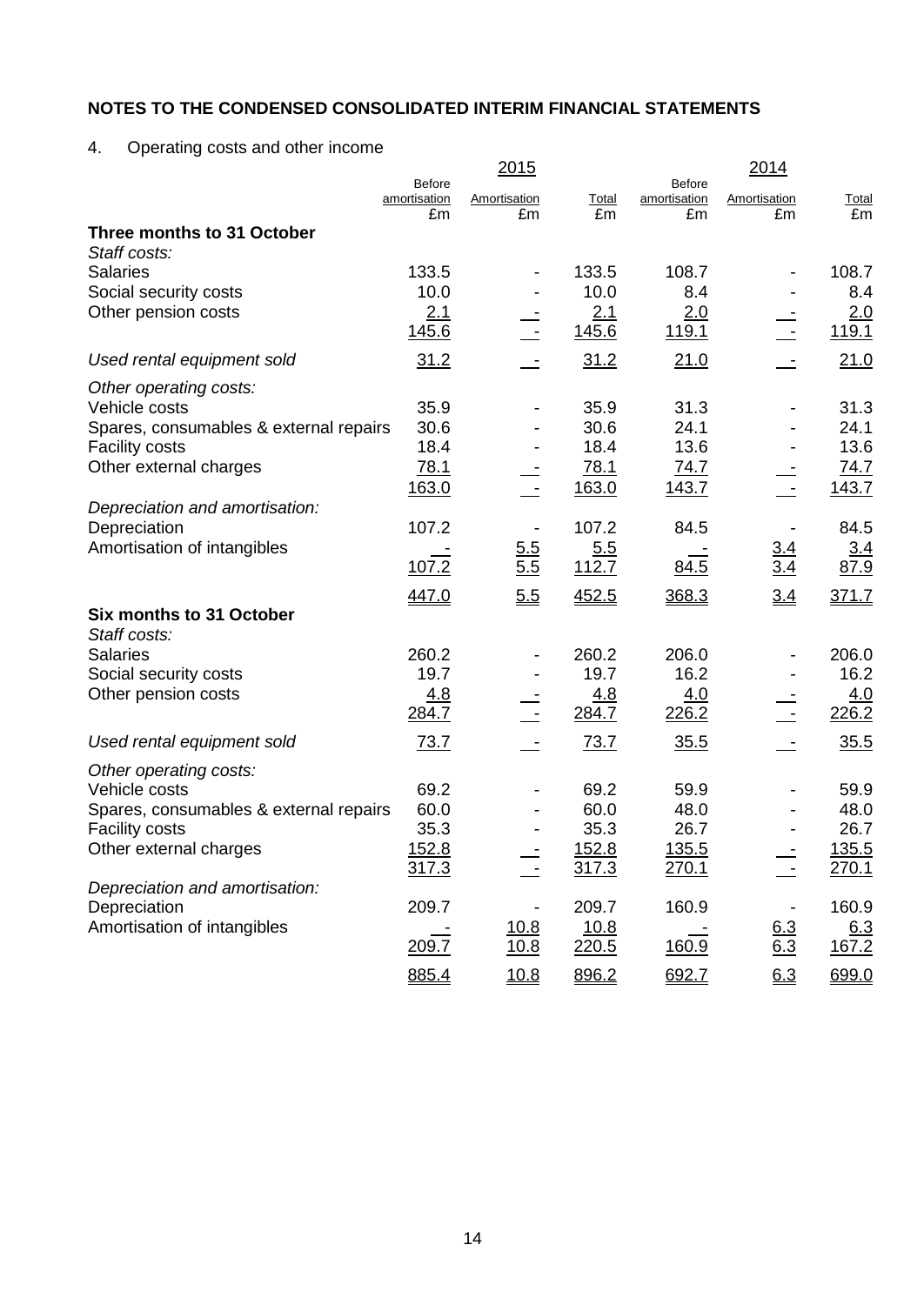#### 5. Amortisation

Amortisation relates to the periodic write-off of intangible assets. The Group believes this item should be disclosed separately within the consolidated income statement to assist in the understanding of the financial performance of the Group. Underlying profit and earnings per share are stated before amortisation of intangibles.

|                                                                                 |                     | Three months to<br>31 October |                             | Six months to<br>31 October |  |
|---------------------------------------------------------------------------------|---------------------|-------------------------------|-----------------------------|-----------------------------|--|
|                                                                                 | <u> 2015</u><br>£m  | 2014<br>£m                    | <u> 2015</u><br>£m          | 2014<br>£m                  |  |
| Amortisation of intangibles<br>Taxation                                         | 5.5<br>(1.8)<br>3.7 | 3.4<br>(1.2)<br>2.2           | 10.8<br>(3.5)<br><u>7.3</u> | 6.3<br>$\frac{(2.1)}{4.2}$  |  |
| 6.<br>Net financing costs                                                       | Three months to     | 31 October                    | Six months to<br>31 October |                             |  |
|                                                                                 | <u> 2015</u><br>£m  | <u> 2014 </u><br>£m           | 2015<br>£m                  | <u> 2014 </u><br>£m         |  |
| Investment income:                                                              |                     |                               |                             |                             |  |
| Net interest on the net defined benefit asset                                   | (0.1)               |                               | (0.1)                       | (0.1)                       |  |
| Interest expense:                                                               |                     |                               |                             |                             |  |
| Bank interest payable                                                           | 5.2                 | 4.4                           | 10.0                        | 8.5                         |  |
| Interest payable on second priority senior secured notes                        | 14.1                | 11.0                          | 28.0                        | 19.6                        |  |
| Interest payable on finance leases<br>Non-cash unwind of discount on provisions | 0.1<br>0.2          | 0.3                           | 0.2<br>0.5                  | 0.1<br>0.4                  |  |
| Amortisation of deferred debt raising costs                                     | 0.4                 | 0.3                           | <u>0.8</u>                  | 0.6                         |  |
| Total interest expense                                                          | 20.0                | 16.0                          | 39.5                        | 29.2                        |  |
| Net financing costs                                                             | <u>19.9</u>         | <u>16.0</u>                   | <u>39.4</u>                 | <u>29.1</u>                 |  |
|                                                                                 |                     |                               |                             |                             |  |

#### 7. Taxation

The tax charge for the period has been computed using a tax rate for the year of 39% in North America (2014: 39%) and 20% in the UK (2014: 21%). The blended rate for the Group as a whole is 34% (2014: 36%).

The tax charge of £116.5m (2014: £95.7m) on the underlying pre-tax profit of £342.7m (2014: £265.5m) can be explained as follows:

|                                                     | Six months to 31 October |             |
|-----------------------------------------------------|--------------------------|-------------|
|                                                     | 2015                     | 2014        |
|                                                     | £m                       | £m          |
| Current tax                                         |                          |             |
| - current tax on income for the period              | 61.3                     | 38.0        |
| - adjustments to prior year                         | <u>0.1</u>               | 0.2         |
|                                                     | 61.4                     | 38.2        |
| Deferred tax                                        |                          |             |
| - origination and reversal of temporary differences | 55.5                     | 57.7        |
| - adjustments to prior year                         | (0.4)                    | (0.2)       |
|                                                     | 55.1                     | 57.5        |
|                                                     |                          |             |
| Tax on underlying activities                        | <u> 116.5</u>            | <u>95.7</u> |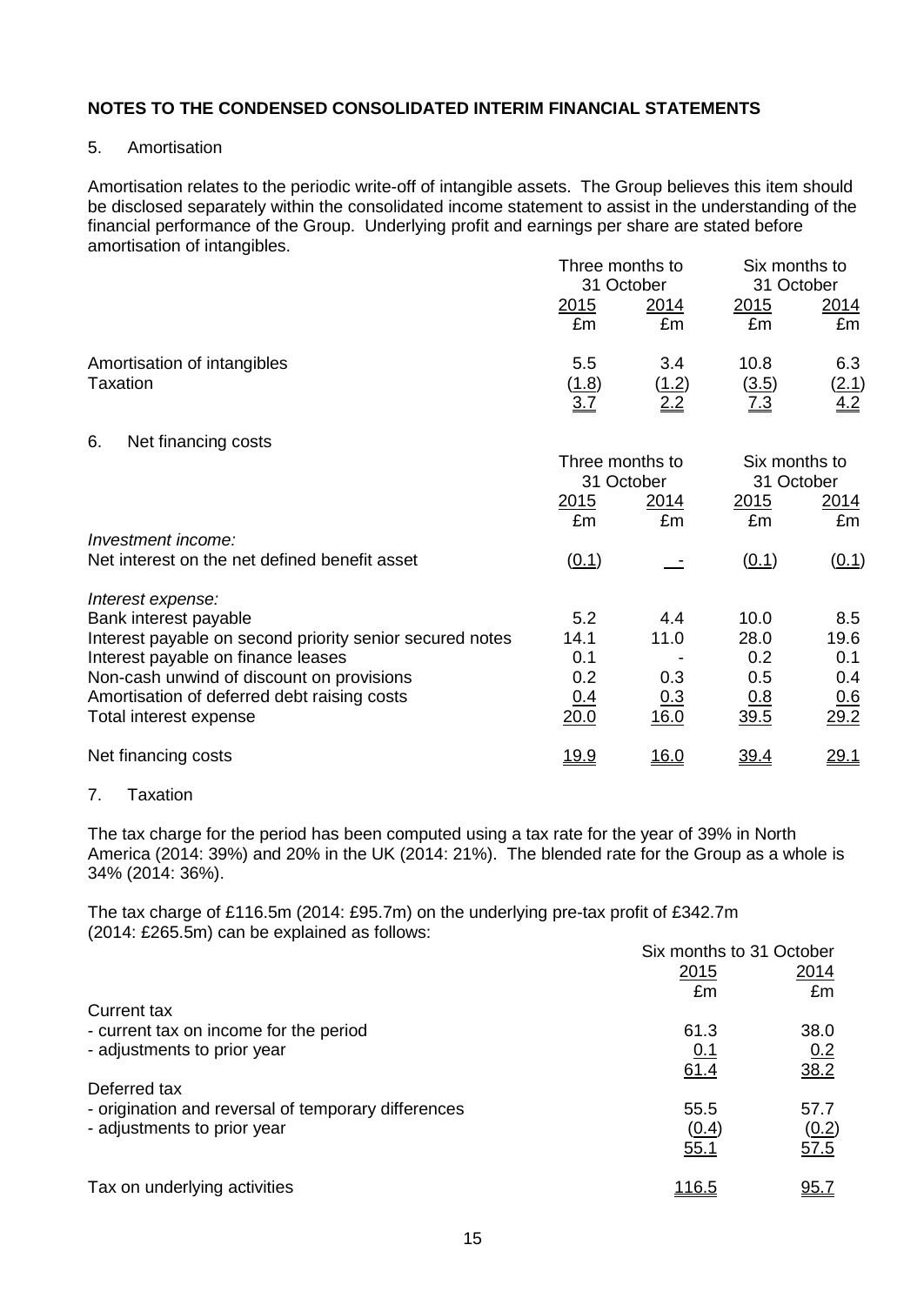7. Taxation (continued)

|                 |              | Six months to 31 October |
|-----------------|--------------|--------------------------|
|                 | <u>2015</u>  | 2014                     |
|                 | £m           | £m                       |
| Comprising:     |              |                          |
| - UK            | 8.1          | 8.7                      |
| - North America | <u>108.4</u> | 87.0                     |
|                 | <u>116.5</u> | 95.7                     |

In addition, the tax credit of £3.5m (2014: £2.1m) on amortisation of intangibles of £10.8m (2014: £6.3m) consists of a deferred tax credit of £0.3m relating to the UK (2014: £0.5m) and £3.2m (2014: £1.6m) relating to North America.

#### 8. Earnings per share

Basic and diluted earnings per share for the three and six months ended 31 October 2015 have been calculated based on the profit for the relevant period and the weighted average number of ordinary shares in issue during that period (excluding shares held by the Company and the ESOT over which dividends have been waived). Diluted earnings per share is computed using the result for the relevant period and the diluted number of shares (ignoring any potential issue of ordinary shares which would be anti-dilutive). These are calculated as follows:

|                                                            |                       | Three months to<br>31 October  |                | Six months to<br>31 October |  |
|------------------------------------------------------------|-----------------------|--------------------------------|----------------|-----------------------------|--|
|                                                            | 2015                  | 2014                           | 2015           | 2014                        |  |
| Profit for the financial period (£m)                       | <u>117.1</u>          | 90.9                           | 218.9          | <u>165.6</u>                |  |
| Weighted average number of shares (m) - basic<br>- diluted | <u>501.4</u><br>503.8 | <u>501.4</u><br>504.2          | 501.4<br>504.0 | 501.3<br>505.1              |  |
| Basic earnings per share<br>Diluted earnings per share     | 23.4p<br><u>23.2p</u> | <u> 18.1p</u><br><u> 18.0p</u> | 43.7p<br>43.4p | 33.0p<br><u>32.8p</u>       |  |

Underlying earnings per share (defined in any period as the earnings before amortisation of intangibles for that period divided by the weighted average number of shares in issue in that period) may be reconciled to the basic earnings per share as follows:

|                               |                  | Three months to<br>31 October |                  | Six months to<br>31 October |  |
|-------------------------------|------------------|-------------------------------|------------------|-----------------------------|--|
|                               | 2015             | 2014                          | 2015             | 2014                        |  |
| Basic earnings per share      | 23.4p            | 18.1 <sub>p</sub>             | 43.7p            | 33.0p                       |  |
| Amortisation of intangibles   | 1.1 <sub>p</sub> | 0.7p                          | 2.1 <sub>p</sub> | 1.3 <sub>p</sub>            |  |
| Tax on amortisation           | (0.4p)           | (0.2p)                        | (0.7p)           | (0.4p)                      |  |
| Underlying earnings per share | <u>24.1p</u>     | <u> 18.6p</u>                 | <u>45.1p</u>     | <u>33.9p</u>                |  |

### 9. Dividends

During the period, a final dividend in respect of the year ended 30 April 2015 of 12.25p (2014: 9.25p) per share was paid to shareholders costing £61.4m (2014: £46.4m). In addition, the directors are proposing an interim dividend in respect of the year ending 30 April 2016 of 4.0p per share (2014: 3.0p) to be paid on 3 February 2016 to shareholders on record on 15 January 2016.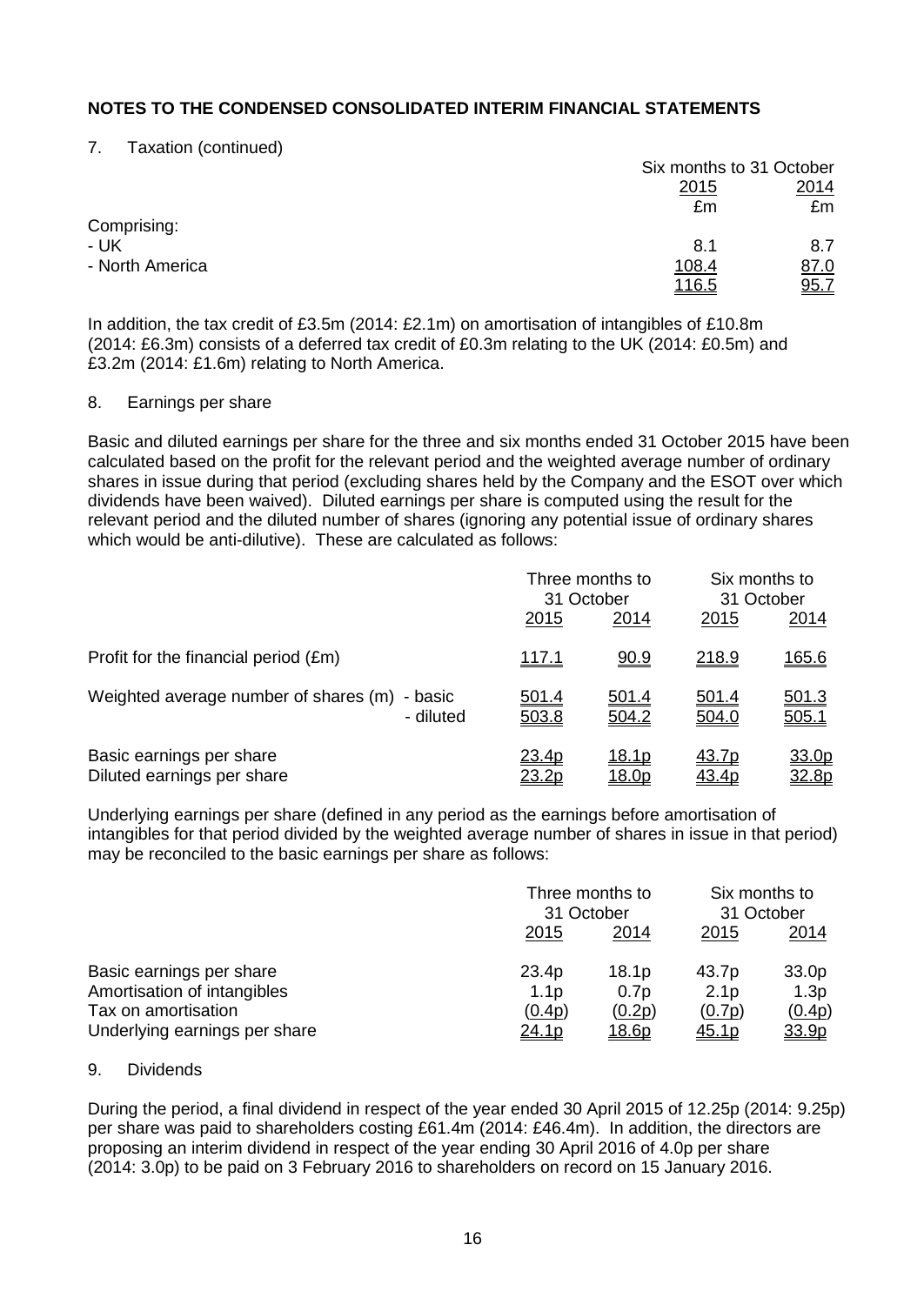#### 10. Property, plant and equipment

|                                                       | 2015           |              |                | 2014           |
|-------------------------------------------------------|----------------|--------------|----------------|----------------|
|                                                       | Rental         |              | Rental         |                |
|                                                       | equipment      | <u>Total</u> | equipment      | <u>Total</u>   |
| Net book value                                        | £m             | £m           | £m             | £m             |
| At 1 May                                              | 2,534.2        | 2,811.1      | 1,716.3        | 1,929.1        |
| Exchange difference                                   | (12.5)         | (13.8)       | 78.1           | 87.0           |
| Reclassifications                                     | (0.8)          |              | (0.4)          |                |
| <b>Additions</b>                                      | 638.2          | 696.0        | 541.5          | 588.2          |
| Acquisitions                                          | 7.5            | 8.1          | 42.0           | 48.1           |
| <b>Disposals</b>                                      | (72.6)         | (75.9)       | (35.4)         | (38.5)         |
| Depreciation                                          | <u>(184.1)</u> | (209.7)      | <u>(141.6)</u> | <u>(160.9)</u> |
| At 31 October                                         | 2,909.9        | 3,215.8      | <u>2,200.5</u> | <u>2,453.0</u> |
| <b>Borrowings</b><br>11.                              |                |              |                |                |
|                                                       |                |              | 31 October     | 30 April       |
|                                                       |                |              | 2015           | 2015           |
|                                                       |                |              | £m             | £m             |
| <b>Current</b>                                        |                |              |                |                |
| Finance lease obligations                             |                |              | 2.3            | <u>2.0</u>     |
| <b>Non-current</b>                                    |                |              |                |                |
| First priority senior secured bank debt               |                |              | 1,076.2        | 782.7          |
| Finance lease obligations                             |                |              | 3.3            | 3.3            |
| 6.5% second priority senior secured notes, due 2022   |                |              | 586.7          | 589.8          |
| 5.625% second priority senior secured notes, due 2024 |                |              | 318.4          | 319.8          |
|                                                       |                |              | 1,984.6        | 1,695.6        |

The senior secured bank debt and the senior secured notes are secured by way of, respectively, first and second priority fixed and floating charges over substantially all the Group's property, plant and equipment, inventory and trade receivables.

Under the terms of our asset-based senior bank facility, \$2.6bn is committed until July 2020. The \$900m 6.5% senior secured notes mature in July 2022, whilst the \$500m 5.625% senior secured notes mature in October 2024. Our debt facilities therefore remain committed for the long term, with an average of six years remaining. The weighted average interest cost of these facilities (including non-cash amortisation of deferred debt raising costs) is approximately 4%. The terms of the \$900m senior secured notes and \$500m senior secured notes are such that financial performance covenants are only measured at the time new debt is raised.

There is one financial performance covenant under the first priority senior bank facility. That is, the fixed charge ratio (comprising LTM EBITDA before exceptional items less LTM net capital expenditure paid in cash over the sum of scheduled debt repayments plus cash interest, cash tax payments and dividends paid in the last twelve months) which must be equal to or greater than 1.0 times.

This covenant does not apply when availability exceeds \$260m. At 31 October 2015, availability under the ABL facility was \$1,008m (\$756m at 30 April 2015), with an additional \$1,599m of suppressed availability, meaning that the covenant was not measured at 31 October 2015 and is unlikely to be measured in forthcoming quarters.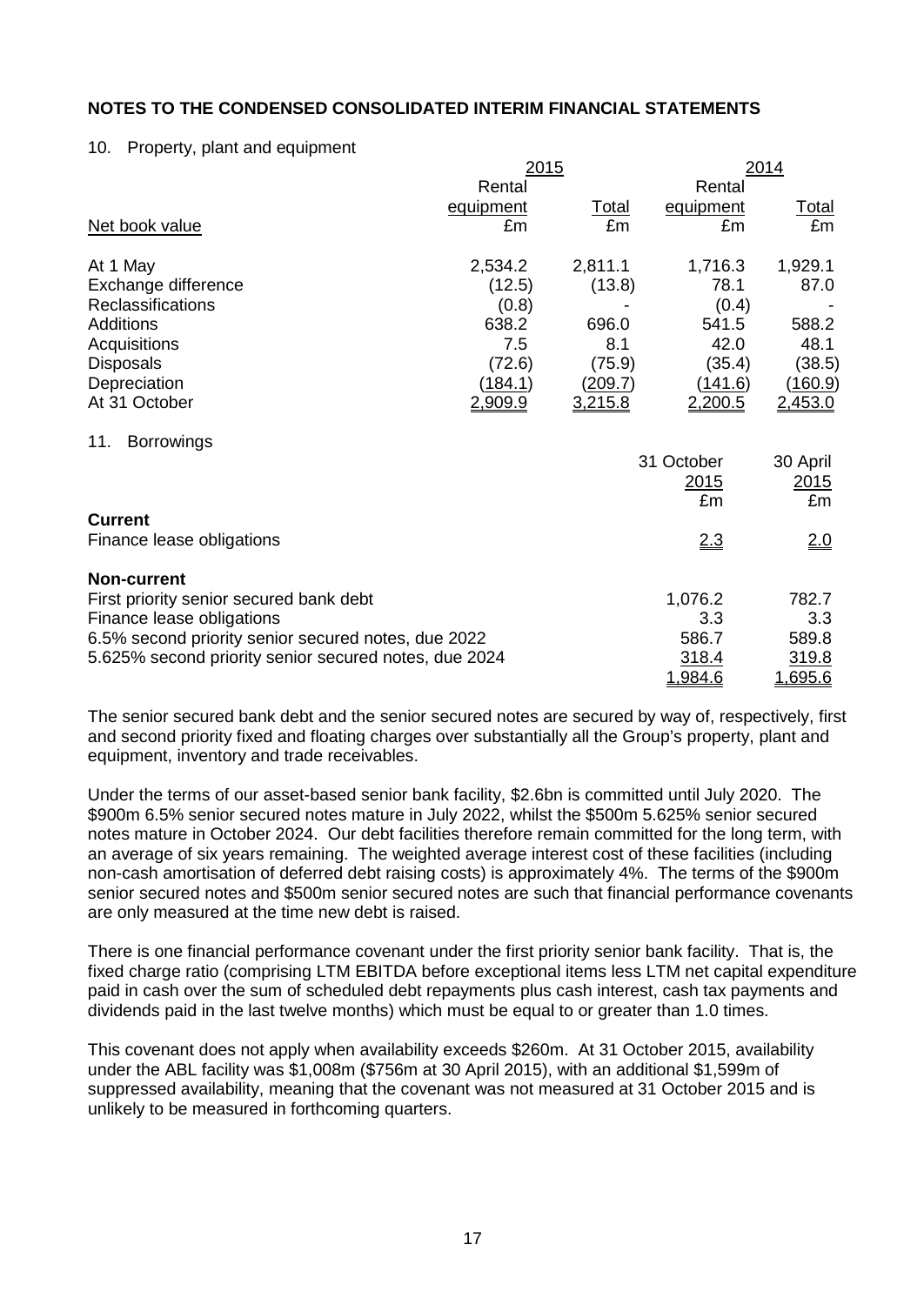### 11. Borrowings (continued)

As a matter of good practice, we calculate the covenant ratio each quarter. At 31 October 2015, as a result of the significant investment in our rental fleet, the fixed charge ratio, as expected, did not meet the covenant requirement. The fact the fixed charge ratio is below 1.0 times does not cause concern given the strong availability and management's ability to flex capital expenditure downwards at short notice. Accordingly, the condensed consolidated interim financial statements are prepared on a going concern basis.

#### Fair value of financial instruments

At 31 October 2015, the Group had no derivative financial instruments.

With the exception of the Group's second priority senior secured notes, the carrying value of nonderivative financial assets and liabilities is considered to materially equate to their fair value.

The carrying value of the second priority senior secured notes due 2022, excluding deferred debt raising costs, was £596m at 31 October 2015 (£599m at 30 April 2015), while the fair value was £634m (£646m at 30 April 2015). The carrying value of the second priority senior secured notes due 2024, excluding deferred debt raising costs, was £324m at 31 October 2015 (£325m at 30 April 2015) while the fair value was £335m (£342m at 30 April 2015). The fair value of the second priority senior secured notes has been calculated using quoted market prices at 31 October 2015.

#### 12. Share capital

Ordinary shares of 10p each:

|                                    | 31 October<br>2015<br>Number | 2015<br>Number | 30 April 31 October<br>2015<br>£m | 30 April<br>2015<br>£m |
|------------------------------------|------------------------------|----------------|-----------------------------------|------------------------|
| Authorised                         | 900,000,000                  | 900,000,000    | <u>90.0</u>                       | <u>90.0</u>            |
| Allotted, called up and fully paid | 553,325,554                  | 553,325,554    | <u>55.3</u>                       | <u>55.3</u>            |

At 31 October 2015, 50m (2014: 50m) shares were held by the Company and a further 1.9m (2014: 1.9m) shares were held by the Company's Employee Share Ownership Trust.

#### 13. Notes to the cash flow statement

| Operating profit before amortisation<br>382.1<br>209.7<br>Depreciation<br>EBITDA before exceptional items<br>591.8<br>(20.3)<br>Profit on disposal of rental equipment<br>Profit on disposal of other property, plant and equipment<br>(0.4)<br>Increase in inventories<br>(5.6)<br>(65.5)<br>Increase in trade and other receivables<br>Increase in trade and other payables<br>1.5<br>Exchange differences<br>Other non-cash movements<br>2.4<br>Cash generated from operations before exceptional items<br>and changes in rental equipment<br>503.9 | Cash flow from operating activities<br>a) | Six months to 31 October<br>2015<br>£m | 2014<br>£m |
|--------------------------------------------------------------------------------------------------------------------------------------------------------------------------------------------------------------------------------------------------------------------------------------------------------------------------------------------------------------------------------------------------------------------------------------------------------------------------------------------------------------------------------------------------------|-------------------------------------------|----------------------------------------|------------|
|                                                                                                                                                                                                                                                                                                                                                                                                                                                                                                                                                        |                                           |                                        |            |
|                                                                                                                                                                                                                                                                                                                                                                                                                                                                                                                                                        |                                           |                                        | 294.6      |
|                                                                                                                                                                                                                                                                                                                                                                                                                                                                                                                                                        |                                           |                                        | 160.9      |
|                                                                                                                                                                                                                                                                                                                                                                                                                                                                                                                                                        |                                           |                                        | 455.5      |
|                                                                                                                                                                                                                                                                                                                                                                                                                                                                                                                                                        |                                           |                                        | (10.7)     |
|                                                                                                                                                                                                                                                                                                                                                                                                                                                                                                                                                        |                                           |                                        | (1.1)      |
|                                                                                                                                                                                                                                                                                                                                                                                                                                                                                                                                                        |                                           |                                        | (2.0)      |
|                                                                                                                                                                                                                                                                                                                                                                                                                                                                                                                                                        |                                           |                                        | (70.4)     |
|                                                                                                                                                                                                                                                                                                                                                                                                                                                                                                                                                        |                                           |                                        | 3.7        |
|                                                                                                                                                                                                                                                                                                                                                                                                                                                                                                                                                        |                                           |                                        | (0.1)      |
|                                                                                                                                                                                                                                                                                                                                                                                                                                                                                                                                                        |                                           |                                        | <u>1.9</u> |
|                                                                                                                                                                                                                                                                                                                                                                                                                                                                                                                                                        |                                           |                                        |            |
|                                                                                                                                                                                                                                                                                                                                                                                                                                                                                                                                                        |                                           |                                        | 376.8      |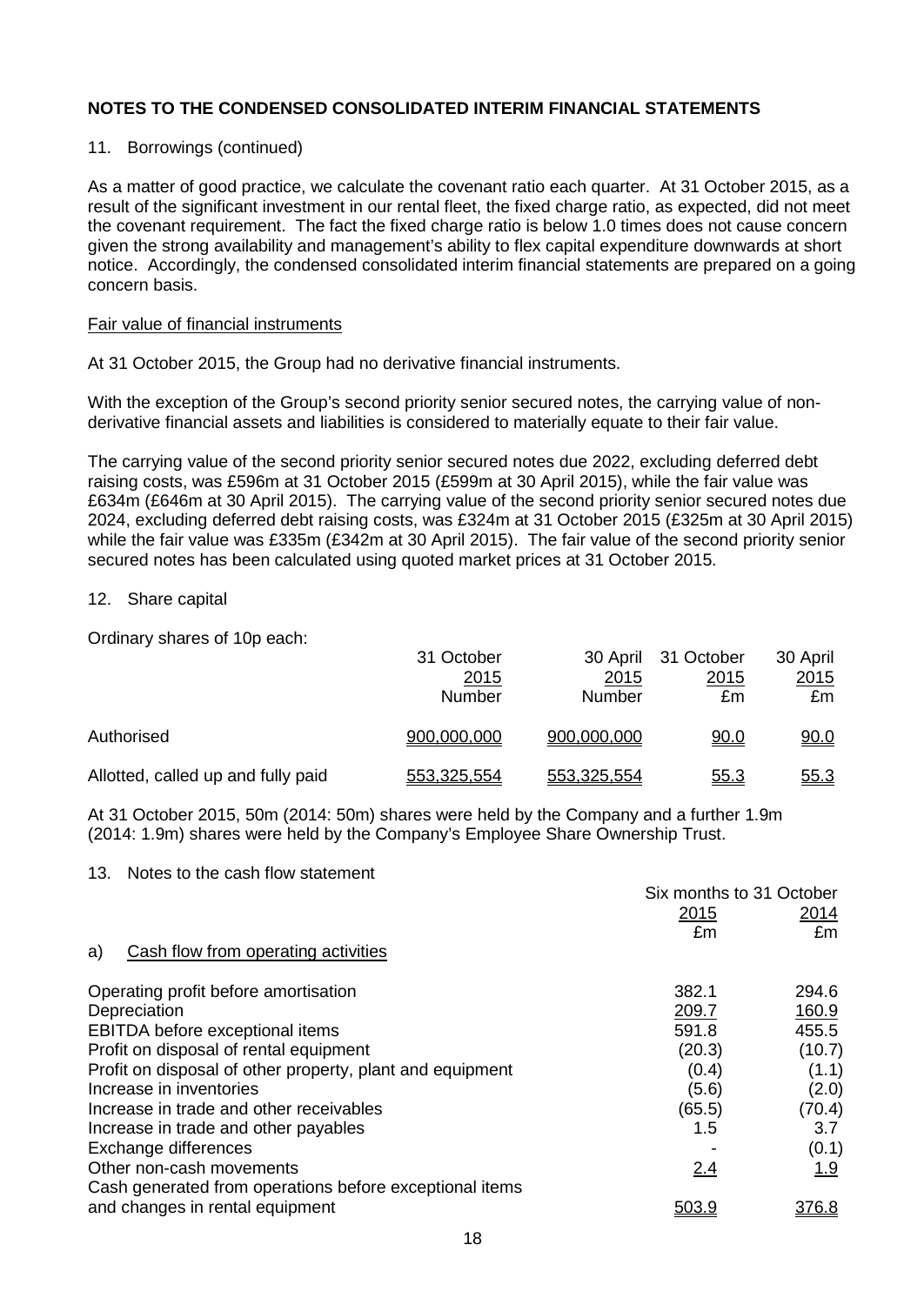- 13. Notes to the cash flow statement (continued)
- b) Analysis of net debt

Net debt consists of total borrowings less cash and cash equivalents. Borrowings exclude accrued interest. Foreign currency denominated balances are retranslated to pounds sterling at rates of exchange ruling at the balance sheet date.

|                          | 1 May<br>2015<br>£m | Exchange<br>movement<br>£m | Cash<br>flow<br>£m | Debt<br>acquired<br>£m | Non-cash<br>movements<br>£m | 31 October<br><u>2015</u><br>£m |
|--------------------------|---------------------|----------------------------|--------------------|------------------------|-----------------------------|---------------------------------|
| Cash                     | (10.5)              | 0.1                        | 5.1                | -                      |                             | (5.3)                           |
| Debt due within one year | 2.0                 |                            | (0.5)              | 0.1                    | 0.7                         | 2.3                             |
| Debt due after one year  | 1,695.6             | (9.1)                      | 297.2              | 0.2                    | 0.7                         | 1,984.6                         |
| Total net debt           | 1,687.              | <u>(9.0)</u>               | 301.8              | <u>0.3</u>             | <u>1.4</u>                  | 1,981.6                         |

Details of the Group's cash and debt are given in the Review of Second Quarter, Balance Sheet and Cash Flow accompanying these condensed consolidated interim financial statements.

c) Acquisitions

|                              | Six months to 31 October  |                             |  |
|------------------------------|---------------------------|-----------------------------|--|
|                              | 2015<br>£m                | 2014<br>£m                  |  |
| Cash consideration paid      |                           |                             |  |
| - acquisitions in the period | 25.1                      | 107.0                       |  |
| - deferred consideration     | <u>3.4</u><br><u>28.5</u> | <u>5.5</u><br><u> 112.5</u> |  |

During the period, six acquisitions were made for a total cash consideration of £25.1m  $(2014: \text{\textsterling}107.0m)$ , after taking account of net cash acquired of £1.1m. Further details are provided in note 14.

Deferred consideration of £3.4m (2014: £5.5m) was paid related to prior year acquisitions.

14. Acquisitions

During the period, the following acquisitions were completed:

- i) On 29 May 2015 Sunbelt acquired the business and assets of C. Rowland Enterprises, Inc., trading as Air Systems Sales & Rentals, Inc. ('Air Systems'), for an initial cash consideration of £1m (\$2m), with contingent consideration of up to £0.5m (\$0.8m), payable over the next year, depending on revenue meeting or exceeding certain thresholds. Air Systems is a climate control business in Oregon.
- ii) On 28 August 2015 Sunbelt acquired the business and assets of Dover Rent-All, Inc. ('Dover') for an initial cash consideration of £1m (\$2m). Dover is a general equipment business in Delaware.
- iii) On 1 October 2015 Sunbelt acquired the business and assets of Pinnacle Rentals, Ltd. and Pinnacle Tool & Supply, Ltd. (together 'Pinnacle') for an aggregate consideration of £16m (\$24m). Pinnacle is an industrial equipment business in Texas.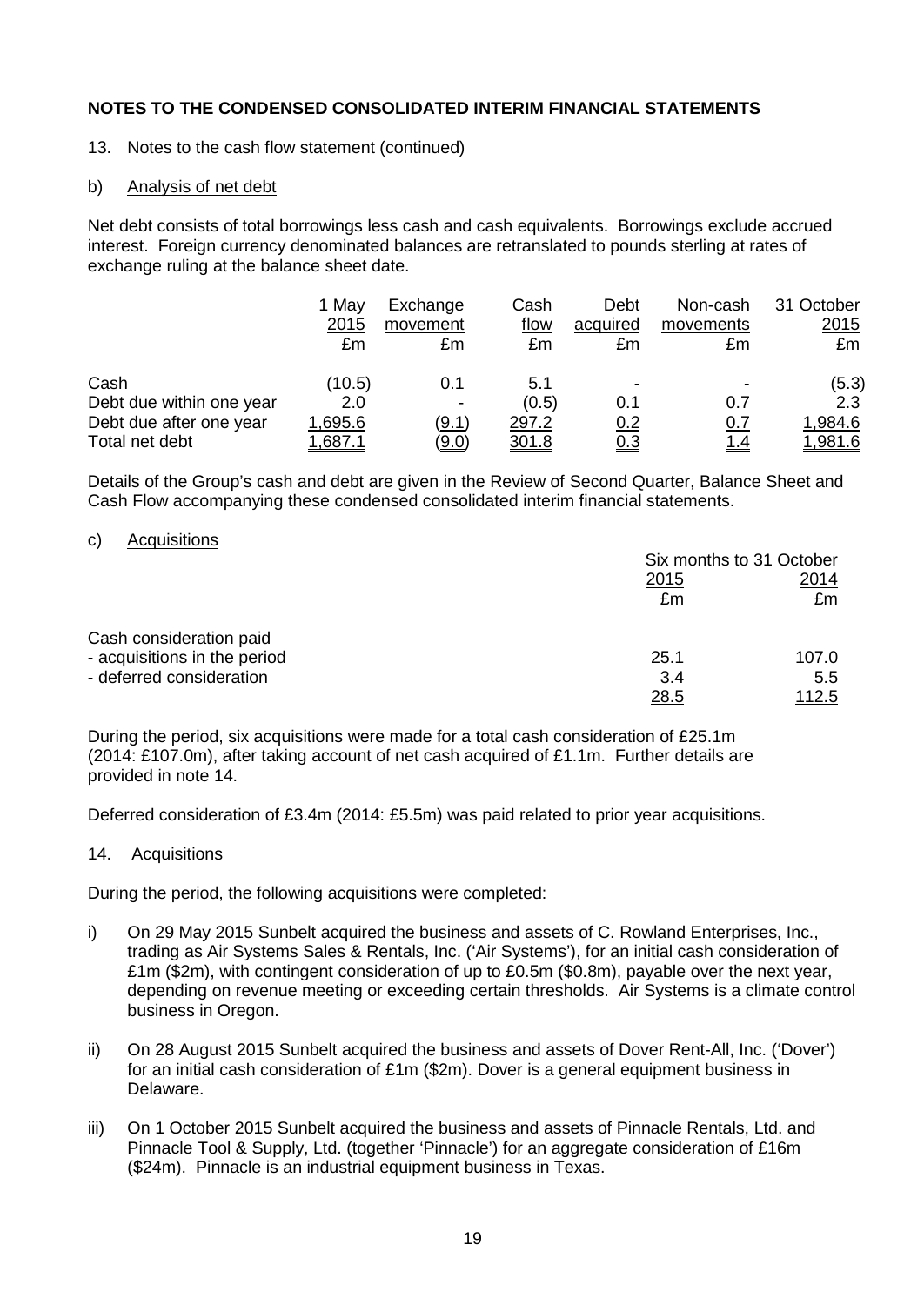- 14. Acquisitions (continued)
- iv) On 2 October 2015 A-Plant acquired the entire issued share capital of Fraluk Limited ('Fraluk') for an initial cash consideration of £1m, with contingent consideration of up to £1m payable over the next two years. Fraluk is a climate control business.
- v) On 9 October 2015 Sunbelt acquired the business and assets of 1139623 Alberta Ltd., trading as The Rental Store ('The Rental Store'), for £0.5m (C\$1.1m). The Rental Store is a general equipment rental business in Alberta, Canada.
- vi) On 28 October 2015 A-Plant acquired the entire issued share capital of G.B. Access Limited ('G.B. Access') for an initial cash consideration of £6m, with contingent and deferred consideration of up to £2m payable over the next year. G.B. Access is a specialist provider of lifting solutions.

The following table sets out the book values of the identifiable assets and liabilities acquired and their fair value to the Group. The fair values have been determined provisionally at the balance sheet date.

| Acquirees' | Fair value   |
|------------|--------------|
| book value | to Group     |
| £m         | £m           |
|            |              |
| 5.9        | 5.6          |
| 0.7        | 0.7          |
|            |              |
| 6.5        | 7.5          |
| 1.0        | 0.6          |
| (2.0)      | (2.0)        |
| (0.3)      | (0.3)        |
|            |              |
|            | <u> 11.6</u> |
| 11.8       | 23.7         |
|            |              |
|            | 25.1         |
|            | 4.0          |
|            | 29.1         |
|            | 5.4          |
|            |              |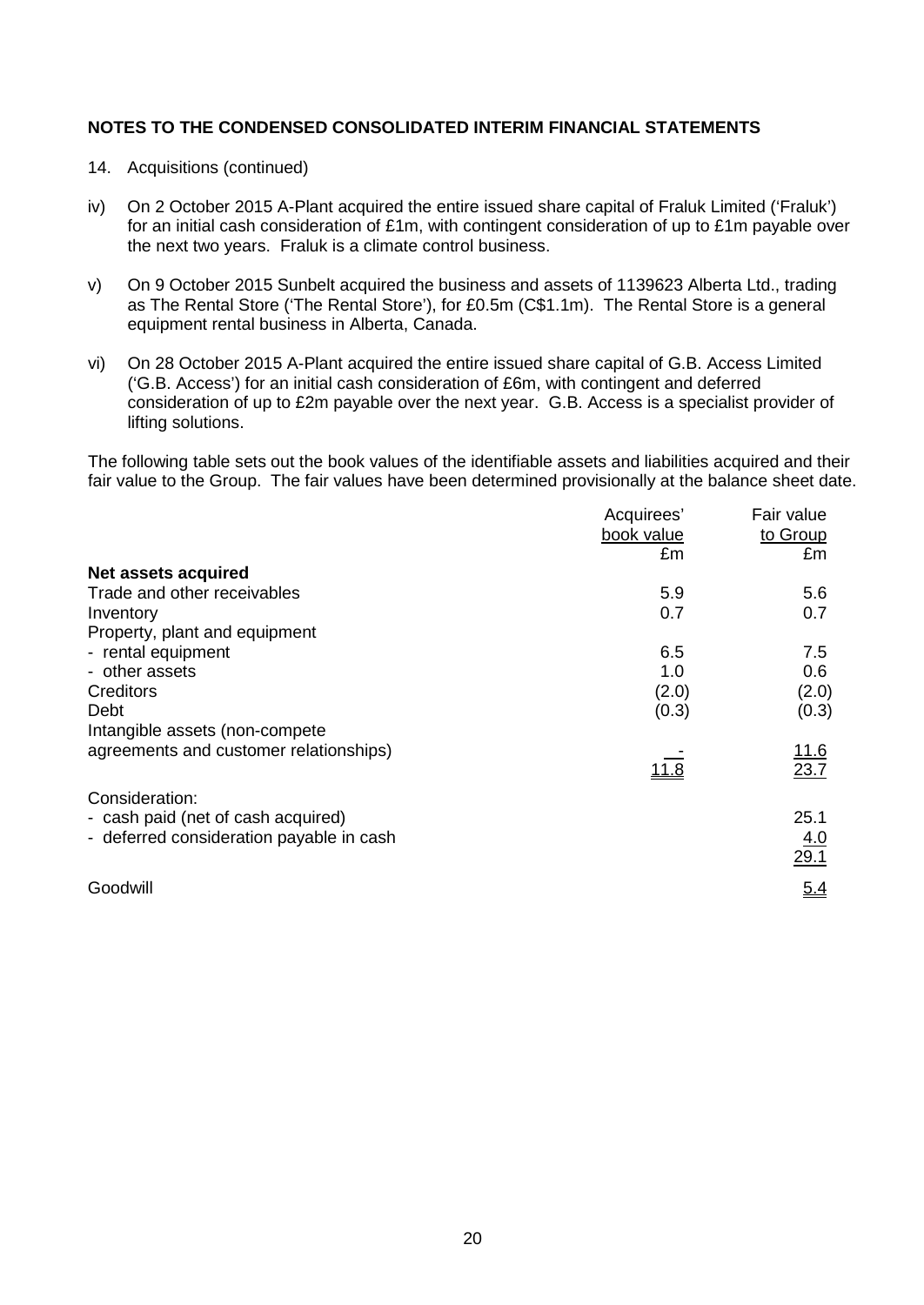### 14. Acquisitions (continued)

The goodwill arising can be attributed to the key management personnel and workforce of the acquired businesses and to the synergies and other benefits the Group expects to derive from the acquisitions. The synergies and other benefits include elimination of duplicate costs, improving utilisation of the acquired rental fleet, using the Group's financial strength to invest in the acquired business and drive improved returns through a semi-fixed cost base and the application of the Group's proprietary software to optimise revenue opportunities. £3m of the goodwill is expected to be deductible for income tax purposes.

The gross value and fair value of trade receivables at acquisition was £6m.

Due to the operational integration of acquired businesses with Sunbelt and A-Plant post acquisition, in particular due to the merger of some stores, the movement of rental equipment between stores and investment in the rental fleet, it is not practical to report the revenue and profit of the acquired businesses post acquisition.

Had these acquisitions taken place on 1 May 2015 their contribution to revenue and operating profit would not have been material.

### 15. Contingent liabilities

There have been no significant changes in contingent liabilities from those reported in the financial statements for the year ended 30 April 2015.

16. Events after the balance sheet date

Since the balance sheet date the Group has completed two acquisitions as follows:

- (i) On 1 December 2015 A-Plant acquired the business and assets of Euremica Limited ('Euremica') for £0.8m. Euremica is a specialist test instrumentation service provider.
- (ii) On 1 December 2015 Sunbelt acquired certain business and assets of 303567 Saskatchewan Ltd, trading as Handy Rental Centre ('Handy'), for £6m (C\$12m). Handy is a general equipment rental business in Saskatchewan, Canada.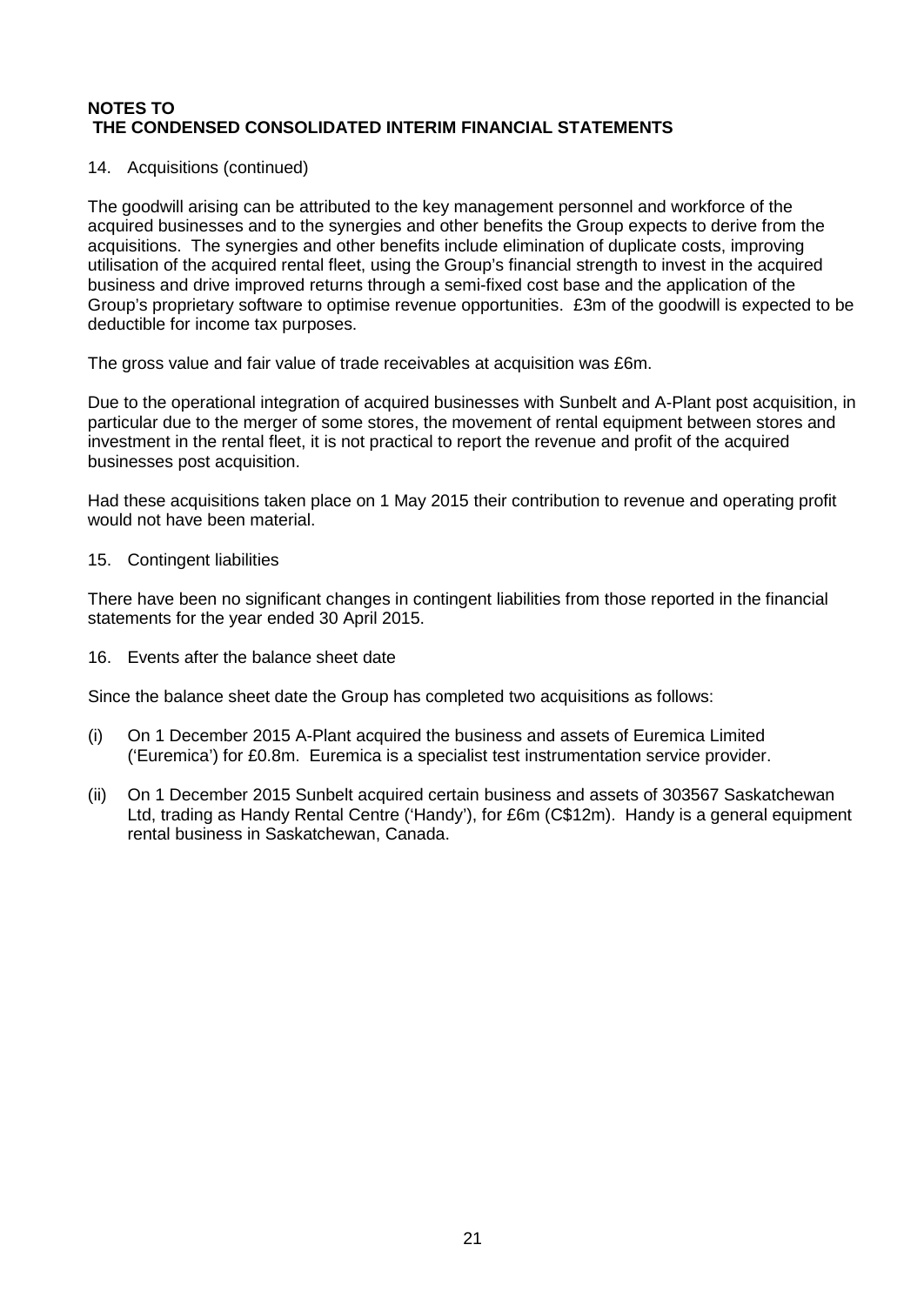## **REVIEW OF SECOND QUARTER, BALANCE SHEET AND CASH FLOW**

### **Second quarter**

|                                    | Revenue |              | <b>EBITDA</b> |       | Operating profit |              |
|------------------------------------|---------|--------------|---------------|-------|------------------|--------------|
|                                    | 2015    | 2014         | 2015          | 2014  | 2015             | 2014         |
| Sunbelt in \$m                     | 864.3   | <u>729.5</u> | 428.9         | 355.4 | 289.2            | 242.4        |
| Sunbelt in £m                      | 560.6   | 445.0        | 278.2         | 216.8 | 187.6            | 147.8        |
| A-Plant                            | 88.3    | 84.4         | 34.6          | 31.5  | 18.0             | 16.0         |
| Group central costs                |         |              | (3.7)         | (2.7) | (3.7)            | (2.7)        |
|                                    | 648.9   | 529.4        | 309.1         | 245.6 | 201.9            | 161.1        |
| Net financing costs                |         |              |               |       | (19.9)           | (16.0)       |
| Profit before amortisation and tax |         |              |               |       | 182.0            | 145.1        |
| Amortisation                       |         |              |               |       | (5.5)            | (3.4)        |
| Profit before taxation             |         |              |               |       | <u>176.5</u>     | <u>141.7</u> |
| <b>Margins</b>                     |         |              |               |       |                  |              |
| <b>Sunbelt</b>                     |         |              | 49.6%         | 48.7% | 33.5%            | 33.2%        |
| A-Plant                            |         |              | 39.1%         | 37.3% | 20.3%            | 18.9%        |
| Group                              |         |              | 47.6%         | 46.4% | 31.1%            | 30.4%        |

Group revenue increased 23% to £649m in the second quarter (2014: £529m) with strong growth in both businesses. This revenue growth, combined with continued focus on operational efficiency, generated underlying profit before tax of £182m (2014: £145m).

As for the half year, the Group's growth was driven by strong same store growth supplemented by greenfield openings and bolt-on acquisitions. Sunbelt's revenue growth for the quarter can be analysed as follows:

 $\theta$ m

|                                              |        | <u> שווע</u>     |
|----------------------------------------------|--------|------------------|
| 2014 rental only revenue                     |        | 512              |
| Same stores (in existence at 1 August 2014)  | $+13%$ | 63               |
| Bolt-ons and greenfields since 1 August 2014 | $+8%$  | <u>46</u>        |
| 2015 rental only revenue                     | $+21%$ | 621              |
| Ancillary revenue                            | $+11%$ | <u>165</u>       |
| 2015 rental revenue                          | $+19%$ | 786              |
| Sales revenue                                |        | $\underline{78}$ |
| 2015 total revenue                           |        |                  |

Our same-store growth of 13% is approximately double that of the rental market as we continue to take market share. In addition, bolt-ons and greenfields have contributed a further 8% growth as we execute our long-term structural growth strategy of expanding our geographic footprint and our specialty businesses. Total rental only revenue growth of 21% was driven by an increase in fleet on rent and yield flat year over year.

A-Plant continues to perform well and delivered rental only revenue up 8% at £66m (2014: £61m) in the quarter. This consisted of 7% more fleet on rent and a 1% improvement in yield.

Group operating profit increased 25% to £202m (2014: £161m). Net financing costs increased to £20m (2014: £16m) reflecting the higher level of debt in the period and a higher proportion of longer term fixed rate debt. As a result, Group profit before amortisation and taxation was £182m (2014: £145m). After amortisation of £5m, the statutory profit before taxation was £177m (2014: £142m).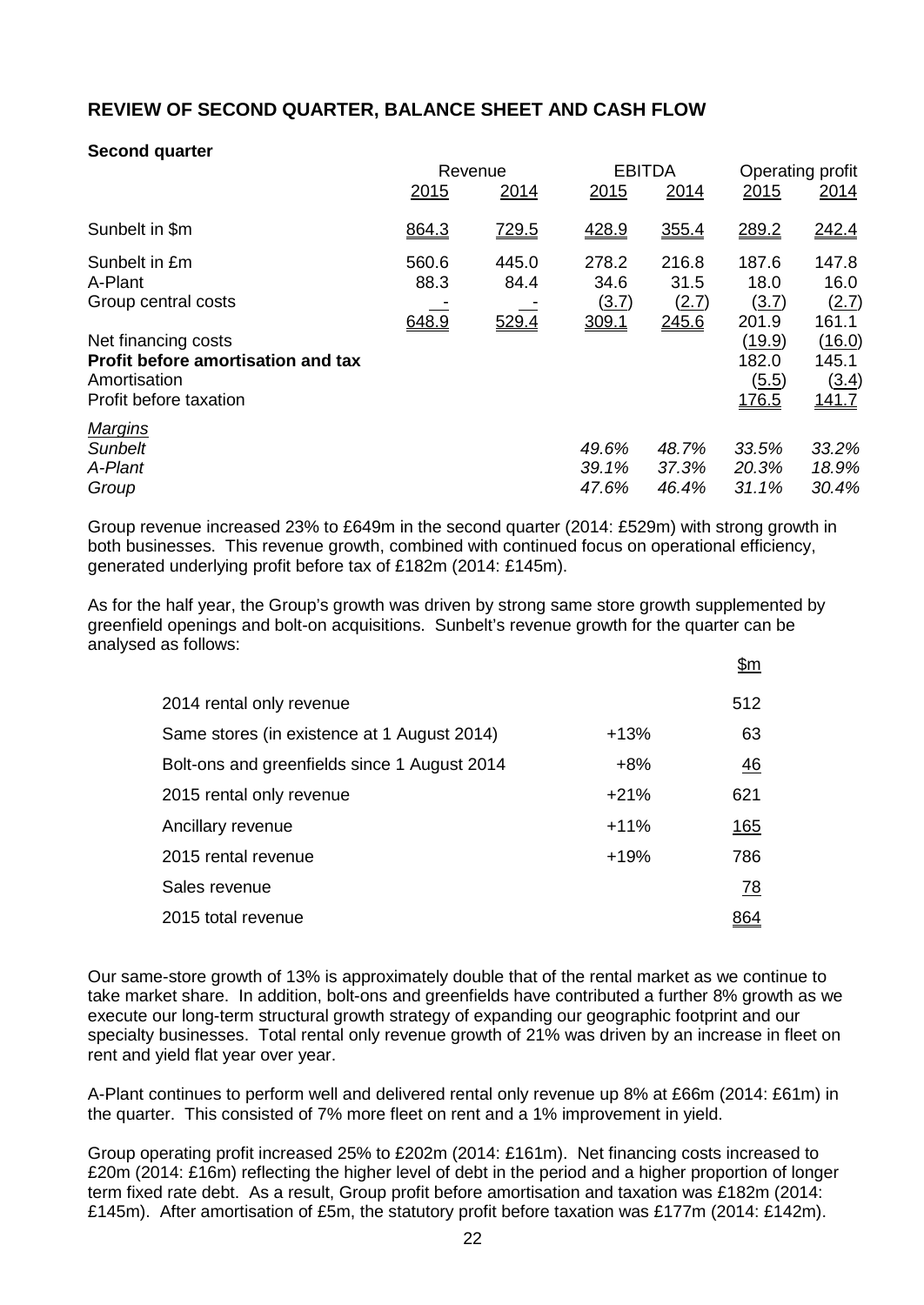## **Balance sheet**

### Fixed assets

Capital expenditure in the first half totalled £696m (2014: £588m) with £638m invested in the rental fleet (2014: £542m). Expenditure on rental equipment was 92% of total capital expenditure with the balance relating to the delivery vehicle fleet, property improvements and IT equipment. Capital expenditure by division was:

|                                                         |               | <u>2015</u>   |               | <u>2014</u>    |
|---------------------------------------------------------|---------------|---------------|---------------|----------------|
|                                                         | Replacement   | Growth        | <b>Total</b>  | <u>Total</u>   |
| Sunbelt in \$m                                          | 304.2         | 534.4         | 838.6         | 695.3          |
| Sunbelt in £m<br>A-Plant                                | 197.0<br>45.2 | 346.0<br>50.0 | 543.0<br>95.2 | 434.6<br>106.9 |
| Total rental equipment                                  | 242.2         | 396.0         | 638.2         | 541.5          |
| Delivery vehicles, property improvements & IT equipment |               |               | 57.8          | 46.7           |
| <b>Total additions</b>                                  |               |               | 696.0         | 588.2          |

In a strong US rental market, \$534m of rental equipment capital expenditure was spent on growth while \$304m was invested in replacement of existing fleet. The growth proportion is estimated on the basis of the assumption that replacement capital expenditure in any period is equal to the original cost of equipment sold.

The average age of the Group's serialised rental equipment, which constitutes the substantial majority of our fleet, at 31 October 2015 was 24 months (2014: 26 months) on a net book value basis. Sunbelt's fleet had an average age of 24 months (2014: 25 months) while A-Plant's fleet had an average age of 26 months (2014: 29 months). LTM LTM

|                          | 31 Oct 2015           | Rental fleet at original cost<br>30 April 2015 | LTM average                  | LTM rental<br>revenue        | LIVI<br>dollar<br>utilisation | L I IVI<br>physical<br>utilisation |
|--------------------------|-----------------------|------------------------------------------------|------------------------------|------------------------------|-------------------------------|------------------------------------|
| Sunbelt in \$m           | 5,273                 | 4,733                                          | 4,720                        | 2,732                        | 58%                           | <u>70%</u>                         |
| Sunbelt in £m<br>A-Plant | 3,415<br>617<br>4,032 | 3,079<br>559<br>3,638                          | 3,057<br><u>565</u><br>3,622 | 1,776<br>299<br><u>2,075</u> | 58%<br>53%                    | 70%<br>68%                         |

Dollar utilisation is defined as rental revenue divided by average fleet at original (or "first") cost and, measured over the last twelve months to 31 October 2015, was 58% at Sunbelt (2014: 61%) and 53% at A-Plant (2014: 57%). Physical utilisation is time based utilisation, which is calculated as the daily average of the original cost of equipment on rent as a percentage of the total value of equipment in the fleet at the measurement date. Measured over the last twelve months to 31 October 2015, average physical utilisation at Sunbelt was 70% (2014: 71%) and 68% at A-Plant (2014: 71%). At Sunbelt, physical utilisation is measured for equipment with an original cost in excess of \$7,500 which comprised approximately 86% of its fleet at 31 October 2015.

### Trade receivables

Receivable days at 31 October 2015 were 49 days (2014: 48 days). The bad debt charge for the six months ended 31 October 2015 as a percentage of total turnover was 0.7% (2014: 0.6%). Trade receivables at 31 October 2015 of £399m (2014: £314m) are stated net of allowances for bad debts and credit notes of £26m (2014: £20m) with the allowance representing 6.2% (2014: 6.0%) of gross receivables.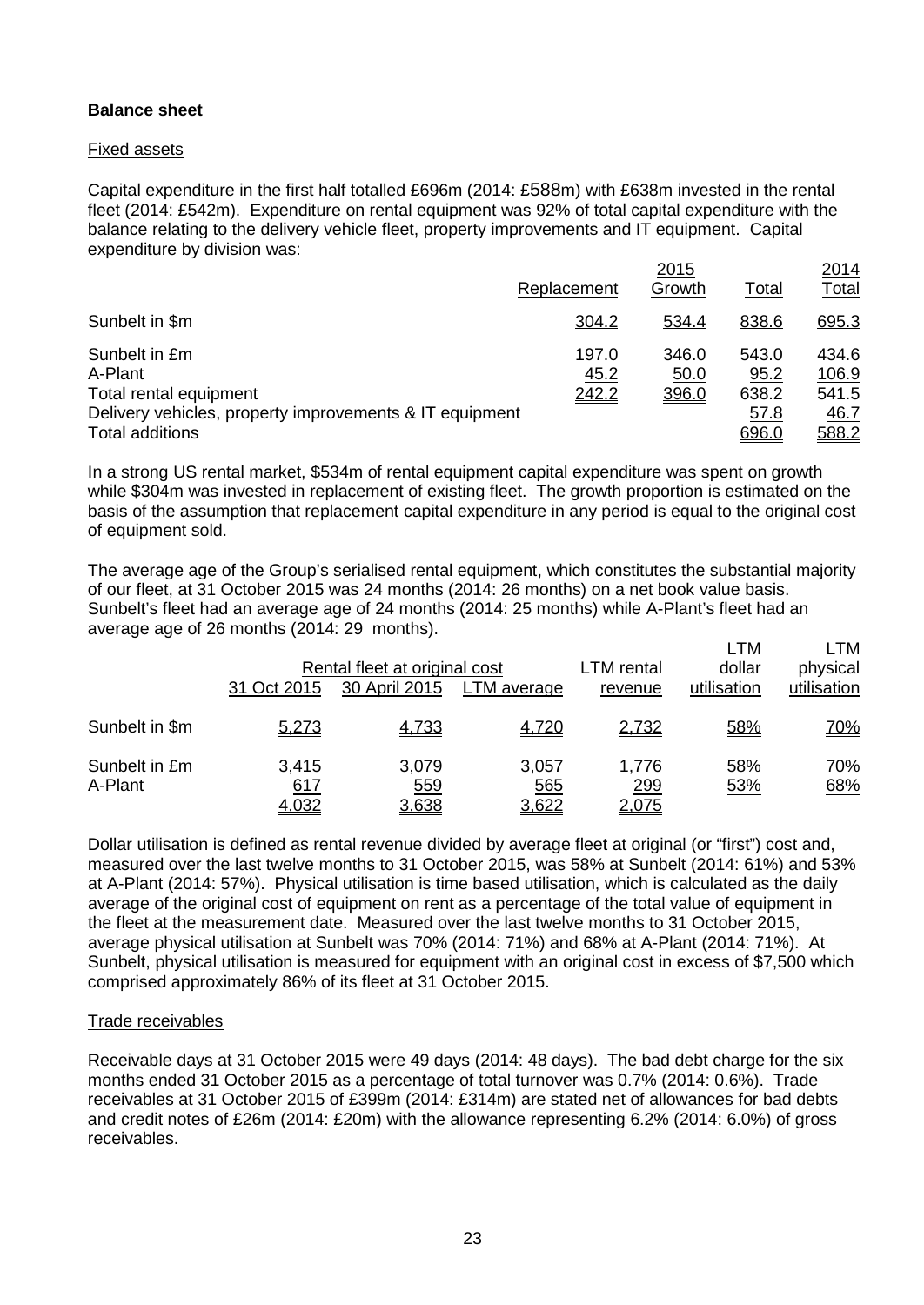### Trade and other payables

Group payable days were 62 days in 2015 (2014: 62 days) with capital expenditure related payables, which have longer payment terms, totalling £222m (2014: £202m). Payment periods for purchases other than rental equipment vary between seven and 60 days and for rental equipment between 30 and 120 days.

#### **Cash flow and net debt**

|                                                       | Six months to  |              | LTM to         | Year to       |
|-------------------------------------------------------|----------------|--------------|----------------|---------------|
|                                                       |                | 31 October   | 31 October     | 30 April      |
|                                                       | <u> 2015</u>   | 2014         | 2015           | 2015          |
|                                                       | £m             | £m           | £m             | £m            |
| <b>EBITDA before exceptional items</b>                | 591.8          | <u>455.5</u> | 1,044.7        | 908.4         |
| Cash inflow from operations before exceptional        |                |              |                |               |
| items and changes in rental equipment                 | 503.9          | 376.8        | 968.5          | 841.4         |
| Cash conversion ratio*                                | 85.1%          | 82.7%        | 92.7%          | 92.6%         |
| Replacement rental capital expenditure                | (238.1)        | (127.5)      | (381.2)        | (270.6)       |
| Payments for non-rental capital expenditure           | (57.0)         | (44.3)       | (91.4)         | (78.7)        |
| Rental equipment disposal proceeds                    | 77.3           | 38.0         | 134.7          | 95.4          |
| Other property, plant and equipment disposal proceeds | 3.8            | 4.3          | 7.0            | 7.5           |
| Tax (net)                                             | (14.4)         | (31.2)       | (15.2)         | (32.0)        |
| Financing costs                                       | (38.4)         | (25.0)       | (76.8)         | (63.4)        |
| Cash inflow before growth capex and                   |                |              |                |               |
| payment of exceptional costs                          | 237.1          | 191.1        | 545.6          | 499.6         |
| Growth rental capital expenditure                     | (438.1)        | (362.5)      | (663.1)        | (587.5)       |
| <b>Exceptional costs</b>                              |                | (0.4)        | (0.1)          | (0.5)         |
| Total cash used in operations                         | (201.0)        | (171.8)      | (117.6)        | (88.4)        |
| <b>Business acquisitions</b>                          | (28.5)         | (112.5)      | (157.5)        | (241.5)       |
| <b>Total cash absorbed</b>                            | (229.5)        | (284.3)      | (275.1)        | (329.9)       |
| <b>Dividends</b>                                      | (61.4)         | (46.4)       | (76.4)         | (61.4)        |
| Purchase of own shares by the ESOT                    | <u>(10.9)</u>  | (20.1)       | (11.1)         | <u>(20.3)</u> |
| Increase in net debt                                  | <u>(301.8)</u> | (350.8)      | <u>(362.6)</u> | (411.6)       |

\* Cash inflow from operations before exceptional items and changes in rental equipment as a percentage of EBITDA before exceptional items.

Cash inflow from operations before payment of exceptional costs and the net investment in the rental fleet increased by 34% to £504m. The first half cash conversion ratio of 85% (2014: 83%) reflects a higher level of working capital due to seasonality and growth in the business. As the year progresses, we anticipate that these seasonal impacts on working capital will substantially reverse.

Total payments for capital expenditure (rental equipment and other PPE) in the first half were £733m (2014: £534m). Disposal proceeds received totalled £81m (2014: £42m), giving net payments for capital expenditure of £652m in the period (2014: £492m). Financing costs paid totalled £38m (2014: £25m) while tax payments were £14m (2014: £31m). Financing costs paid typically differ from the charge in the income statement due to the timing of interest payments in the year and non-cash interest charges.

Accordingly, in the first half the Group generated £237m (2014: £191m) of net cash before discretionary investments made to enlarge the size and hence earning capacity of its rental fleet and on acquisitions. After growth investment and acquisitions, there was a net cash outflow of £229m (2014: £284m).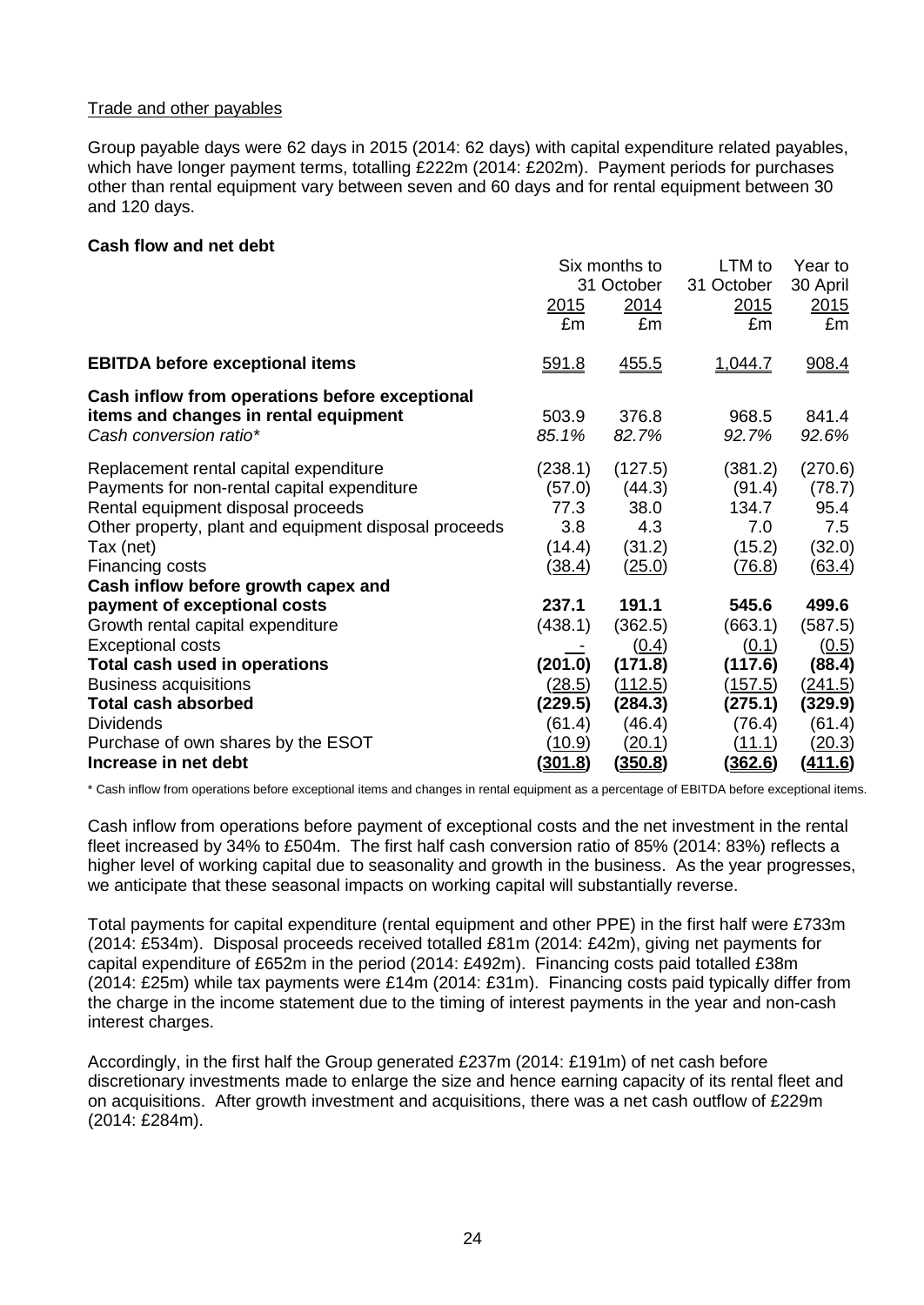#### Net debt

|                                                       | 31 October     |                | 30 April       |
|-------------------------------------------------------|----------------|----------------|----------------|
|                                                       | <u>2015</u>    | 2014           | 2015           |
|                                                       | £m             | £m             | £m             |
| First priority senior secured bank debt               | 1,076.2        | 699.8          | 782.7          |
| Finance lease obligations                             | 5.6            | 4.5            | 5.3            |
| 6.5% second priority senior secured notes, due 2022   | 586.7          | 566.8          | 589.8          |
| 5.625% second priority senior secured notes, due 2024 | 318.4          | 307.0          | 319.8          |
|                                                       | 1,986.9        | 1,578.1        | 1,697.6        |
| Cash and cash equivalents                             | (5.3)          | (6.9)          | <u>(10.5)</u>  |
| Total net debt                                        | <u>1.981.6</u> | <u>1,571.2</u> | <u>1,687.1</u> |

Net debt at 31 October 2015 was £1,982m with the increase since 30 April 2015 reflecting principally the net cash outflow set out above and exchange rate fluctuations. The Group's EBITDA for the twelve months ended 31 October 2015 was £1,045m and the ratio of net debt to EBITDA was 1.9 times at 31 October 2015 (2014: 2.0 times) on a constant currency and reported basis.

#### **Principal risks and uncertainties**

Risks and uncertainties in achieving the Group's objectives for the remainder of the financial year, together with assumptions, estimates, judgements and critical accounting policies used in preparing financial information remain unchanged from those detailed in the 2015 Annual Report and Accounts on pages 24 to 32. Our business is subject to significant fluctuations in performance from quarter to quarter as a result of seasonal effects. Commercial construction activity tends to increase in the summer and during extended periods of mild weather and to decrease in the winter and during extended periods of inclement weather. Furthermore, due to the incidence of public holidays in the US and the UK, there are more billing days in the first half of our financial year than the second half leading to our revenue normally being higher in the first half. On a quarterly basis, the second quarter is typically our strongest quarter, followed by the first and then the third and fourth quarters.

In addition, the current trading and outlook section of the interim statement provides commentary on market and economic conditions for the remainder of the year.

Fluctuations in the value of the US dollar with respect to the pound sterling have had, and may continue to have, a significant impact on our financial condition and results of operations as reported in pounds due to the majority of our assets, liabilities, revenues and costs being denominated in US dollars. The Group has arranged its financing such that, at 31 October 2015, 92% of its debt was denominated in US dollars so that there is a natural partial offset between its dollar-denominated net assets and earnings and its dollar-denominated debt and interest expense. At 31 October 2015, dollar-denominated debt represented approximately 66% of the value of dollar-denominated net assets (other than debt). Based on the current currency mix of our profits and on dollar debt levels, interest and exchange rates at 31 October 2015, a 1% change in the US dollar exchange rate would impact annual pre-tax profit by approximately £5m.

### **OPERATING STATISTICS**

|                  | Number of rental stores |            |      | Staff numbers |        |               |
|------------------|-------------------------|------------|------|---------------|--------|---------------|
|                  |                         | 31 October |      | 31 October    |        | 30 April      |
|                  | 2015                    | 2014       | 2015 | 2015          | 2014   | 2015          |
| Sunbelt          | 540                     | 493        | 504  | 9.914         | 8,459  | 9,216         |
| A-Plant          | 141                     | 129        | 136  | 2,889         | 2,496  | 2,701         |
| Corporate office | -                       |            |      | 11            | 11     | 11            |
| Group            | <u>681</u>              | <u>622</u> | 640  | 12,814        | 10,966 | <u>11,928</u> |

Sunbelt's rental store number includes 30 Sunbelt at Lowes stores at 31 October 2015 (2014: 30).